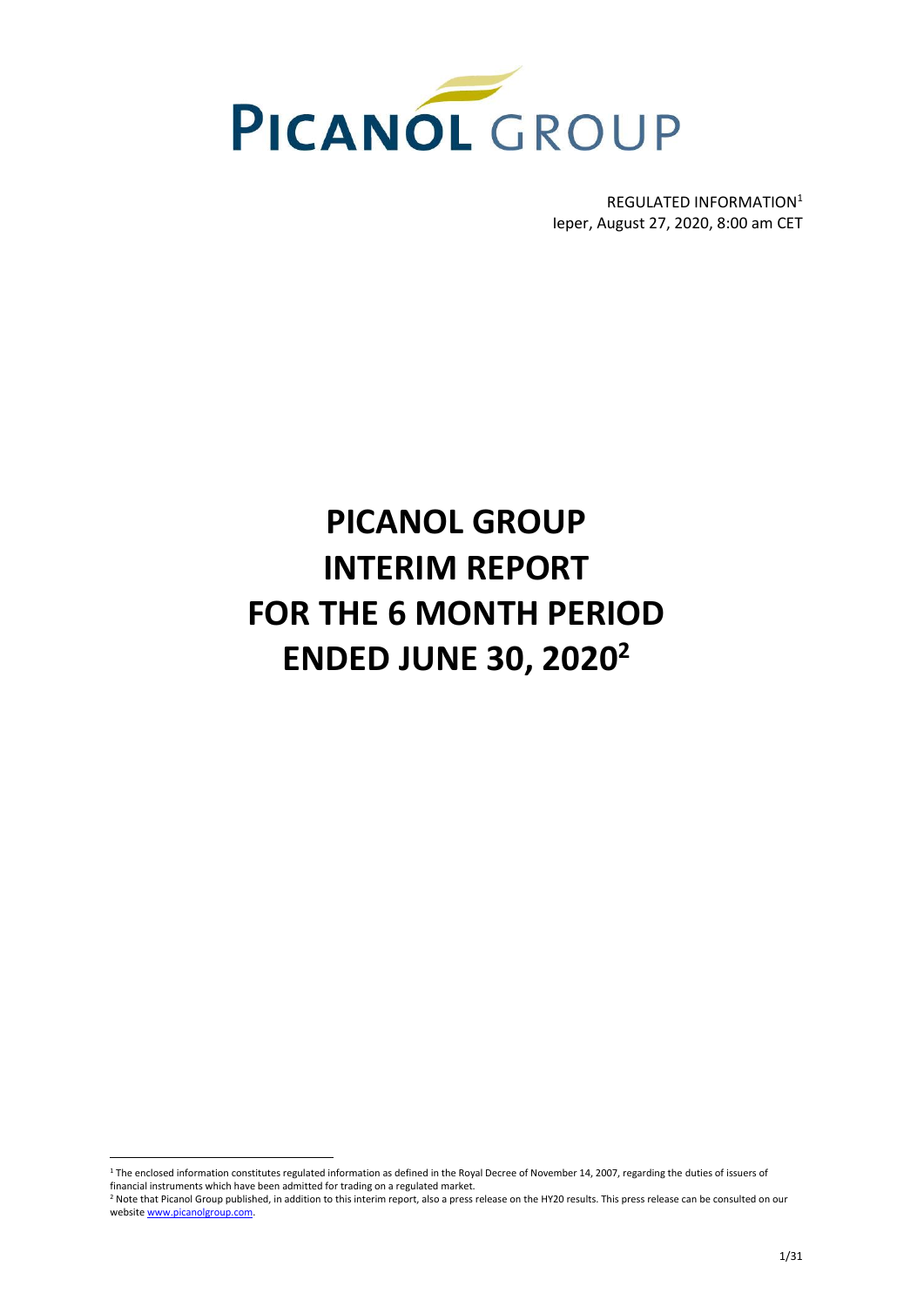# **INDEX**

| 1.             |                                                                                       |                                                                             |  |  |  |  |  |  |
|----------------|---------------------------------------------------------------------------------------|-----------------------------------------------------------------------------|--|--|--|--|--|--|
|                | 1.1.                                                                                  |                                                                             |  |  |  |  |  |  |
|                | 1.2.                                                                                  |                                                                             |  |  |  |  |  |  |
|                | 1.3.                                                                                  |                                                                             |  |  |  |  |  |  |
| $\mathbf{2}$ . |                                                                                       | STATEMENT ON THE TRUE AND FAIR VIEW OF THE CONDENSED CONSOLIDATED FINANCIAL |  |  |  |  |  |  |
| 3.             |                                                                                       | CONDENSED CONSOLIDATED INTERIM FINANCIAL INFORMATION AT JUNE 30, 2020 8     |  |  |  |  |  |  |
|                | 3.1.                                                                                  |                                                                             |  |  |  |  |  |  |
|                | 3.2.                                                                                  |                                                                             |  |  |  |  |  |  |
|                | 3.3.                                                                                  |                                                                             |  |  |  |  |  |  |
|                | 3.4.                                                                                  |                                                                             |  |  |  |  |  |  |
|                | 3.5.                                                                                  |                                                                             |  |  |  |  |  |  |
|                | 3.6.                                                                                  |                                                                             |  |  |  |  |  |  |
|                | <b>INDEPENDENT AUDITORS' REPORT ON THE REVIEW OF THE CONDENSED CONSOLIDATED</b><br>4. |                                                                             |  |  |  |  |  |  |
| 5.             |                                                                                       |                                                                             |  |  |  |  |  |  |
| 6.             |                                                                                       |                                                                             |  |  |  |  |  |  |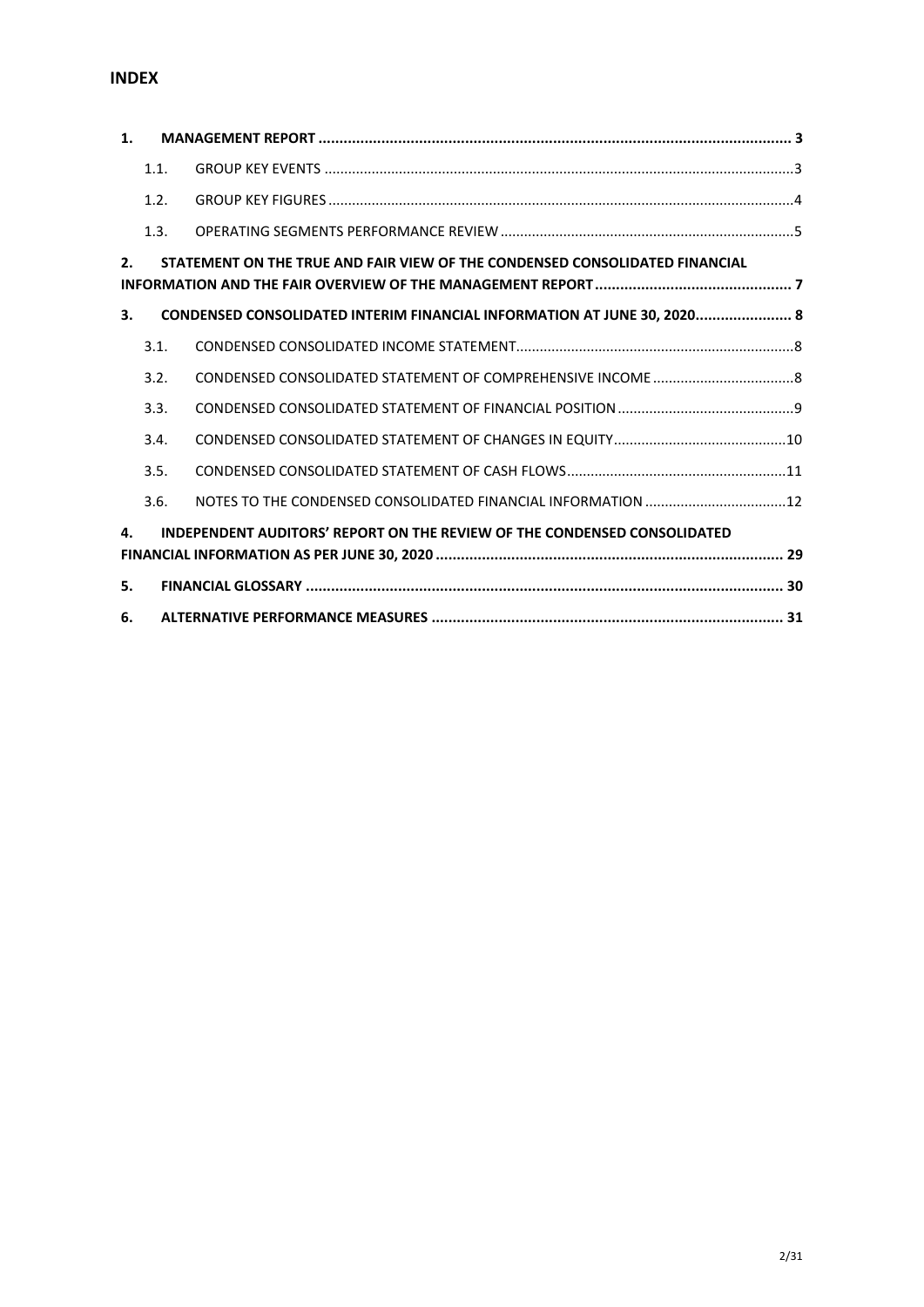# <span id="page-2-0"></span>**1. MANAGEMENT REPORT**

# <span id="page-2-1"></span>**1.1.GROUP KEY EVENTS**

- In January 2020, Picanol Group fell victim to a large-scale ransomware attack which caused a disruption of the group's activities, however with a limited financial impact (less than 1 million EUR).
- In the first half of 2020, Picanol (Machines & Technologies segment) reached a new milestone with the production of its 100,000th rapier weaving machine (an OptiMax-*i*) in Ieper, confirming its leading role in the global market for rapier weaving machines. In Ieper, Proferro is currently investing in an automatic high-bay warehouse that will come into operation in the spring of 2021.
- Within the Agro segment, Tessenderlo Kerley International and Kemira Oyj (Kemira) have signed a longterm partnership agreement. Under the terms of this agreement, Kemira will produce premium SOP fertilizers (both standard and water-soluble grade) at its plant in Helsingborg (Sweden) and Tessenderlo Kerley International will market these products. This agreement is scheduled to become operational at the beginning of 2021.
- Within the Bio-valorization segment, PB Leiner inaugurated a new collagen peptides line in February 2020 at its production plant in Santa Fe (Argentina). This additional production facility allows for a considerable extra production volume of SOLUGEL™ collagen peptides.
- PB Leiner and Zhejiang Shengda Ocean Co., Ltd. in Zhoushan (P.R. China) have established a joint venture in the second quarter of 2020 for the construction of a bone and marine collagen peptides plant. Under the terms of this agreement, PB Shengda (Zhejiang) Biotechnology Co., Ltd. will produce bone and marine collagen peptides based on PB Leiner's technology. PB Leiner will offer its customers an even more diversified range of high-quality collagen peptides.
- In the second quarter of 2020, DYKA Group (Industrial Solutions segment) completed the acquisition of the production plant of REHAU Tube in La Chapelle-Saint-Ursin (France) from the German REHAU Group.
- Within the Industrial Solutions segment, S8 Engineering has ceased to exist. The engineering and construction activities were integrated into Tessenderlo Kerley, Inc. during the first quarter of 2020.
- At the beginning of July 2020, Tessenderlo Group started filing the relevant applications in order to participate in the Belgian Capacity Remuneration Mechanism (CRM) tender for the construction of a second gas-fired power station in the Belgian municipality of Tessenderlo.

## **Update COVID-19:**

- In light of the latest developments concerning the global spread of the COVID-19 (Coronavirus) disease, Picanol Group is taking all the necessary steps to ensure that it keeps its people safe and keep its plants and businesses running.
- All of the plants and activities are now running in line with expectations.
- Activities could be further impacted in the coming weeks or months if too many employees are affected by COVID-19 and/or if access to raw materials and auxiliary materials or means of transportation becomes more complicated, or if customers decide to decrease production, or if customers are no longer able to either process or resell products.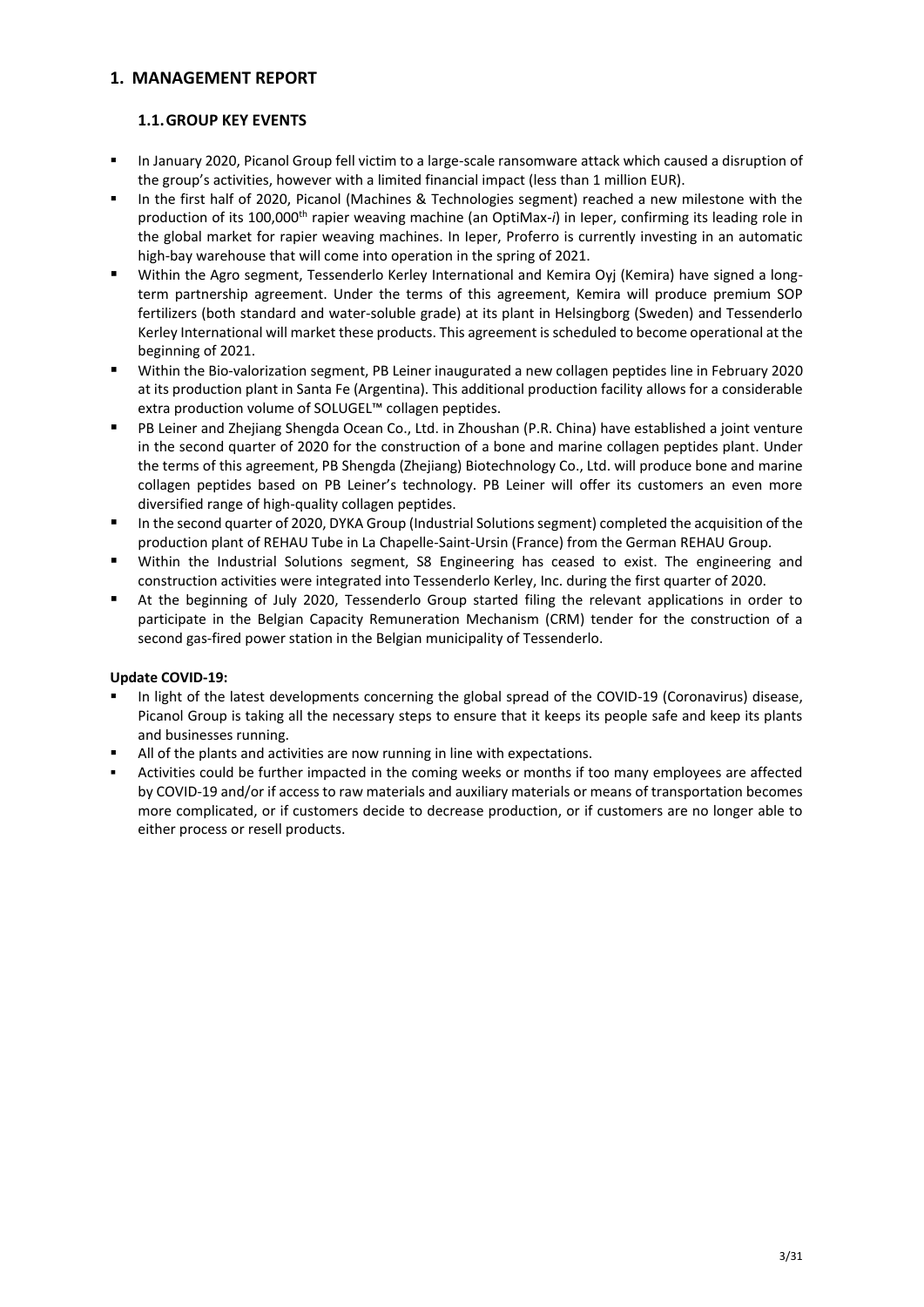# **1.2.GROUP KEY FIGURES**

| (Million EUR)                                                                     | <b>HY20</b> | <b>HY19</b> | % change | % change excl.<br>fair value<br>adjustment <sup>3</sup> |
|-----------------------------------------------------------------------------------|-------------|-------------|----------|---------------------------------------------------------|
| Revenue                                                                           | 1,135.6     | 1,187.9     | -4%      | -4%                                                     |
| <b>Adjusted EBITDA4</b>                                                           | 195.5       | 144.2       | 36%      | 13%                                                     |
| Adjusted EBIT5                                                                    | 98.8        | 50.2        | 97%      | 22%                                                     |
| <b>EBIT</b>                                                                       | 99.3        | 44.4        | 123%     | 33%                                                     |
| Profit/(loss) for the period                                                      | 72.6        | 26.3        | 176%     | 42%                                                     |
| Minority interest                                                                 | 36.0        | 5.6         | 543%     | 64%                                                     |
| Profit/(loss) for the period attributable to the<br>equity holders of the company | 36.6        | 20.7        | 77%      | 25%                                                     |
| Total comprehensive income attributable to the<br>equity holders of the company   | 31.1        | 16.2        | 93%      | 26%                                                     |
| Capital expenditure                                                               | 46.0        | 50.2        | -8%      | $-8%$                                                   |
| Cash flow from operating activities                                               | 156.2       | 137.7       | 13%      | 13%                                                     |

|                             |             |             |          | % change excl.<br>fair value |
|-----------------------------|-------------|-------------|----------|------------------------------|
| (Million EUR)               | <b>HY20</b> | <b>HY19</b> | % change | adjustment                   |
| Revenue                     | 1,135.6     | 1,187.9     | -4%      | $-4%$                        |
| Machines & Technologies     | 200.6       | 262.8       | $-24%$   | $-24%$                       |
| Agro                        | 362.2       | 352.7       | 3%       | 3%                           |
| Bio-valorization            | 287.6       | 265.3       | 8%       | 8%                           |
| <b>Industrial Solutions</b> | 250.6       | 272.3       | $-8%$    | $-8%$                        |
| T-Power                     | 34.6        | 34.8        | 0%       | 0%                           |
| <b>Adjusted EBITDA</b>      | 195.5       | 144.2       | 36%      | 13%                          |
| Machines & Technologies     | 13.5        | 28.3        | $-52%$   | $-52%$                       |
| Agro                        | 84.5        | 51.9        | 63%      | 20%                          |
| Bio-valorization            | 45.3        | 18.2        | 149%     | 80%                          |
| <b>Industrial Solutions</b> | 24.8        | 21.3        | 16%      | 0%                           |
| T-Power                     | 27.4        | 24.4        | 12%      | 12%                          |
| <b>Adjusted EBIT</b>        | 98.8        | 50.2        | 97%      | 22%                          |
| Machines & Technologies     | 7.8         | 22.8        | $-66%$   | $-66%$                       |
| Agro                        | 50.7        | 18.2        | 179%     | 25%                          |
| Bio-valorization            | 26.7        | 0.3         | 10,431%  | 252%                         |
| <b>Industrial Solutions</b> | 4.8         | 3.1         | 58%      | 2%                           |
| T-Power                     | 8.9         | 5.9         | 51%      | 51%                          |
| <b>EBIT adjusting items</b> | 0.4         | $-5.7$      | $-108%$  | $-166%$                      |
| <b>EBIT</b>                 | 99.3        | 44.4        | 123%     | 33%                          |

<sup>&</sup>lt;sup>3</sup>% change excluding the depreciation of the fair value adjustment which was recognized on initial consolidation of Tessenderlo Group. The HY19 results are impacted by a one-time inventory depreciation of -29,1 million EUR, next to the recurring depreciation of the revalued assets.

<sup>4</sup> Adjusted EBITDA equals adjusted EBIT plus depreciation and amortization.

<sup>5</sup> Adjusted EBIT is considered by the group to be a relevant performance measure in order to compare results over the period 2019-2020 as it excludes EBIT adjusting items.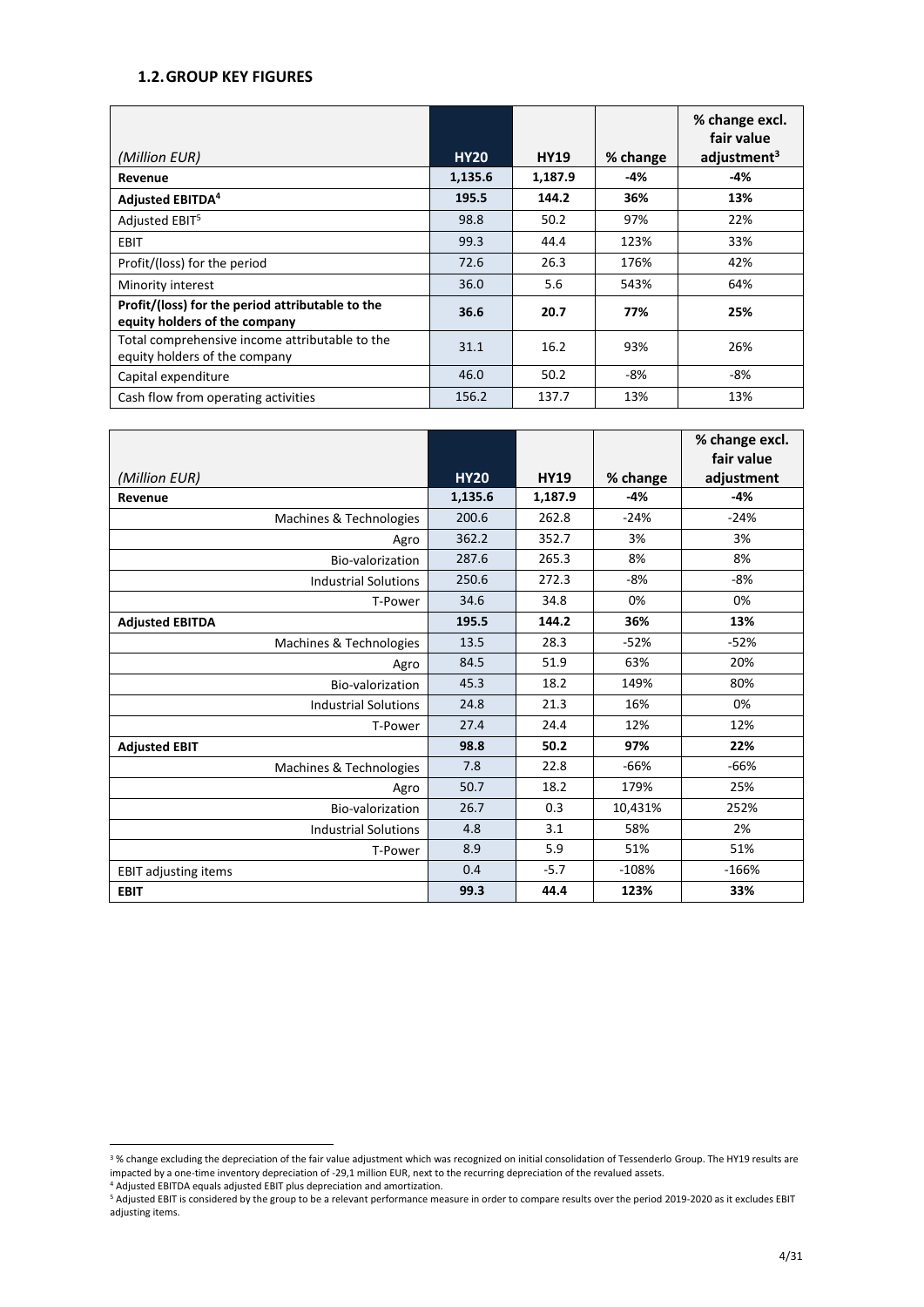## **REVENUE**

In the first half of 2020, revenue dropped slightly (-4%). Machines & Technologies experienced a sharp decline in revenue (-24%) as a result of impact of the COVID-19 pandemic on the global machine market. When excluding the foreign exchange effect, Agro revenue remained stable (+1.1%), while the revenue of Biovalorization increased by +8.0%, mainly thanks to favorable market conditions and improved product mix. The revenue of Industrial Solutions decreased by -8.1%, mainly due to lower DYKA Group volumes impacted by the pandemic. T-Power contributed 34.6 million EUR to the HY20 revenue, which was in line with expectations.

## **ADJUSTED EBITDA**

The HY20 adjusted EBITDA increased by 36% but this was impacted by the fair value adjustment on inventory (-29.1 million EUR) in the HY19 EBITDA. Excluding this one-time impact EBITDA increased by 13%. Adjusted EBITDA decreased in Machines & Technologies (-52%), whereas the contribution of the operating segments Bio-valorization (+84.5%), Agro (+16.9%) and T-Power (+12.5%) increased while the contribution of Industrial Solutions remained stable (-0.3%).

## **PROFIT (+) / LOSS (-) FOR THE PERIOD ATTRIBUTABLE TO THE EQUITY HOLDERS OF THE COMPANY**

The profit for the first half of 2020 amounts to 36.6 million EUR compared to 20.7 million EUR for the same period the previous year or a 77% increase. Excluding the impact of the fair value adjustment profit increased by 25%. The strong revenue drop in the Machines & Technologies segment was more than compensated by the increased profit in the segments of Tessenderlo Group.

| <b>MACHINES &amp; TECHNOLOGIES</b> |             |             |          |  |  |  |  |
|------------------------------------|-------------|-------------|----------|--|--|--|--|
| (Million EUR)                      | <b>HY20</b> | <b>HY19</b> | % change |  |  |  |  |
| Revenue                            | 200.6       | 262.8       | $-24%$   |  |  |  |  |
| <b>Adjusted EBITDA</b>             | 13.5        | 28.3        | $-52%$   |  |  |  |  |
| Adjusted EBITDA - margin           | 7%          | 11%         |          |  |  |  |  |
| <b>Adjusted EBIT</b>               | 7.8         | 22.8        | $-66%$   |  |  |  |  |
| Adjusted EBIT - margin             | 4%          | 9%          |          |  |  |  |  |

## <span id="page-4-0"></span>**1.3.OPERATING SEGMENTS PERFORMANCE REVIEW**

Revenue fell by 24% in the first half of 2020 as a result of a worldwide slowdown in the machine market due to the COVID-19 pandemic. The HY20 Adjusted EBITDA decreased by 52% compared to the previous year as fixed costs, although lower than HY19, did not decrease in line with revenue.

| <b>AGRO</b>                |             |                             |      |                                        |             |          |  |  |  |
|----------------------------|-------------|-----------------------------|------|----------------------------------------|-------------|----------|--|--|--|
| (Million EUR)              |             | After fair value adjustment |      | <b>Excluding fair value adjustment</b> |             |          |  |  |  |
|                            | <b>HY20</b> | % change<br><b>HY19</b>     |      |                                        | <b>HY19</b> | % change |  |  |  |
| Revenue                    | 362.2       | 352.7                       | 3%   | 362.2                                  | 352.7       | 3%       |  |  |  |
| <b>Adjusted EBITDA</b>     | 84.5        | 51.9                        | 63%  | 84.5                                   | 70.7        | 20%      |  |  |  |
| Adjusted EBITDA-<br>margin | 23%         | 15%                         |      | 23%                                    | 20%         |          |  |  |  |
| <b>Adjusted EBIT</b>       | 50.7        | 18.2                        | 179% | 69.3                                   | 55.5        | 25%      |  |  |  |
| Adjusted EBIT-<br>margin   | 14%         | 5%                          |      | 19%                                    | 16%         |          |  |  |  |

HY20 revenue remained stable when excluding the foreign exchange effect (+1.1%), where Crop Vitality revenue increased thanks to higher volumes. The Adjusted EBITDA, when excluding the foreign exchange effect, increased by +16.9% compared to prior year. The Adjusted EBITDA of Crop Vitality and Tessenderlo Kerley International increased thanks to favorable market circumstances, while the Adjusted EBITDA of NovaSource remained stable.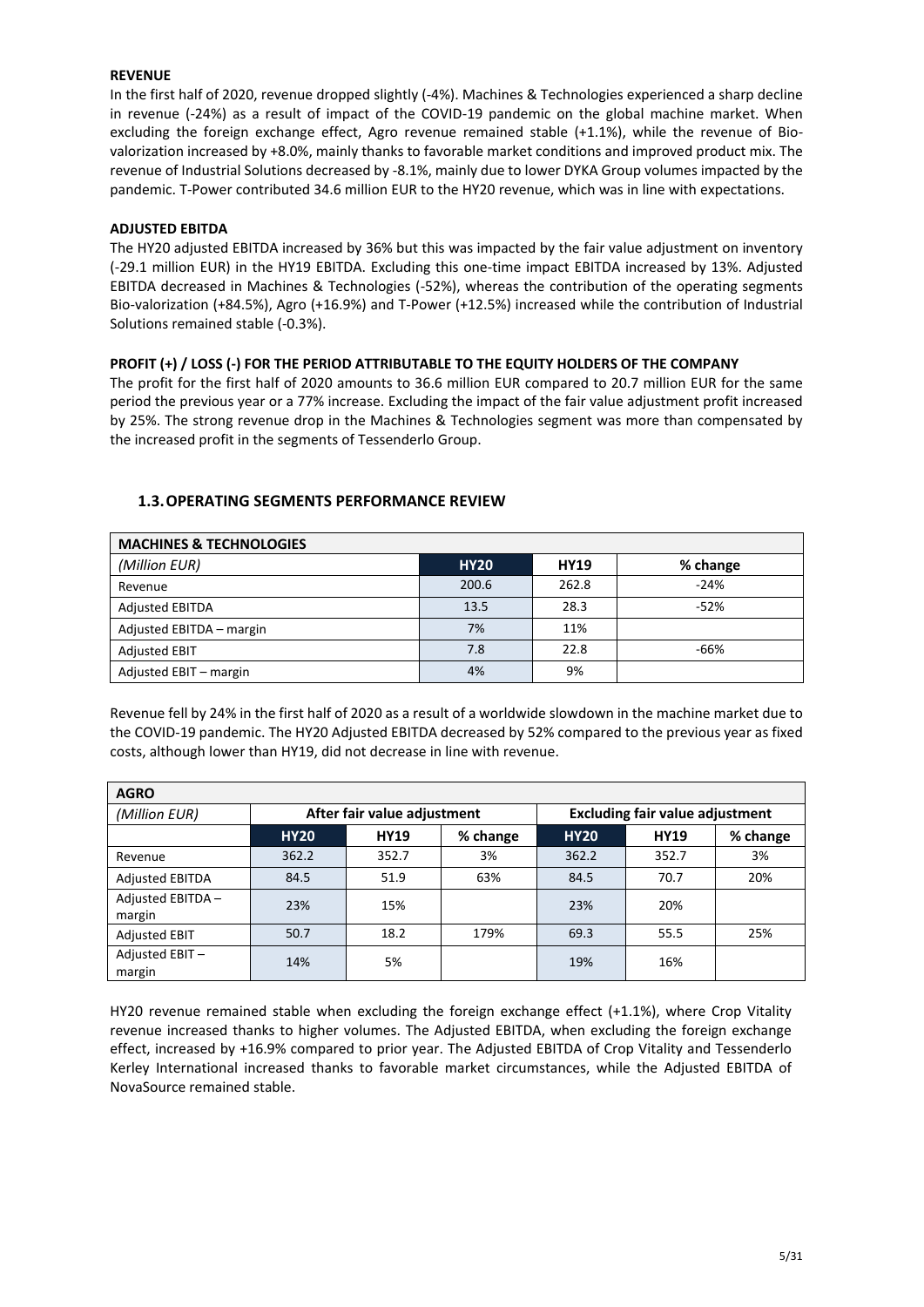| <b>BIO-VALORIZATION</b>    |             |                             |          |                                        |             |          |  |  |  |
|----------------------------|-------------|-----------------------------|----------|----------------------------------------|-------------|----------|--|--|--|
| (Million EUR)              |             | After fair value adjustment |          | <b>Excluding fair value adjustment</b> |             |          |  |  |  |
|                            | <b>HY20</b> | <b>HY19</b>                 | % change | <b>HY20</b>                            | <b>HY19</b> | % change |  |  |  |
| Revenue                    | 287.6       | 265.3                       | 8%       | 287.6                                  | 265.3       | 8%       |  |  |  |
| <b>Adjusted EBITDA</b>     | 45.3        | 18.2                        | 149%     | 45.3                                   | 25.2        | 80%      |  |  |  |
| Adjusted EBITDA-<br>margin | 16%         | 7%                          |          | 16%                                    | 9%          |          |  |  |  |
| <b>Adjusted EBIT</b>       | 26.7        | 0.3                         | 10,431%  | 28.1                                   | 8.0         | 252%     |  |  |  |
| Adjusted EBIT-<br>margin   | 9%          | 0%                          |          | 10%                                    | 3%          |          |  |  |  |

Revenue increased by +8.0% when excluding the foreign exchange effect, mainly thanks to favorable market conditions and improved product mix. The Adjusted EBITDA increased to 45.3 million EUR or increased by +84.5% when excluding the foreign exchange effect, mainly thanks to favorable market circumstances and realized efficiency improvements.

| <b>INDUSTRIAL SOLUTIONS</b> |             |                             |          |                                        |             |          |  |  |
|-----------------------------|-------------|-----------------------------|----------|----------------------------------------|-------------|----------|--|--|
| (Million EUR)               |             | After fair value adjustment |          | <b>Excluding fair value adjustment</b> |             |          |  |  |
|                             | <b>HY20</b> | <b>HY19</b>                 | % change | <b>HY20</b>                            | <b>HY19</b> | % change |  |  |
| Revenue                     | 250.6       | 272.3                       | -8%      | 250.6                                  | 272.3       | $-8%$    |  |  |
| <b>Adjusted EBITDA</b>      | 24.8        | 21.3                        | 16%      | 24.8                                   | 24.7        | 0%       |  |  |
| Adjusted EBITDA-<br>margin  | 10%         | 8%                          |          | 10%                                    | 9%          |          |  |  |
| <b>Adjusted EBIT</b>        | 4.8         | 3.1                         | 58%      | 10.1                                   | 9.9         | 2%       |  |  |
| Adjusted EBIT-<br>margin    | 2%          | 1%                          |          | 4%                                     | 4%          |          |  |  |

HY20 Industrial Solutions revenue decreased by -8.1% when excluding the foreign exchange effect, mainly due to lower DYKA Group revenue. DYKA Group volumes were negatively impacted by the Corona pandemic in the period March-May, mainly due to the disruption of production at the French plant in Sainte-Austreberthe and the temporary closure of a number of JDP sales branches in the United Kingdom. Performance Chemicals revenue slightly decreased as sulfur derivatives volumes were negatively impacted by reduced tannery activities, while the revenue of the remaining activities included in Industrial Solutions remained stable.

The HY20 Adjusted EBITDA decreased by -0.3%, when excluding the foreign exchange effect. The Adjusted EBITDA of DYKA Group decreased as a result of lower volumes, and this was partially offset by the favorable development of input costs and cost saving measures taken to mitigate the COVID-19 impact. The Adjusted EBITDA of the other activities remained stable.

| <b>T-POWER</b>             |                                        |                             |             |                                        |          |     |  |  |  |
|----------------------------|----------------------------------------|-----------------------------|-------------|----------------------------------------|----------|-----|--|--|--|
| (Million EUR)              |                                        | After fair value adjustment |             | <b>Excluding fair value adjustment</b> |          |     |  |  |  |
|                            | <b>HY20</b><br><b>HY19</b><br>% change |                             | <b>HY20</b> | <b>HY19</b>                            | % change |     |  |  |  |
| Revenue                    | 34.6                                   | 34.8                        | 0%          | 34.6                                   | 34.8     | 0%  |  |  |  |
| <b>Adjusted EBITDA</b>     | 27.4                                   | 24.4                        | 12%         | 27.4                                   | 24.4     | 12% |  |  |  |
| Adjusted EBITDA-<br>margin | 79%                                    | 70%                         |             | 79%                                    | 70%      |     |  |  |  |
| <b>Adjusted EBIT</b>       | 8.9                                    | 5.9                         | 51%         | 8.9                                    | 5.9      | 51% |  |  |  |
| Adjusted EBIT-<br>margin   | 26%                                    | 17%                         |             | 26%                                    | 17%      |     |  |  |  |

T-Power contributed in the first half of 2020 34.6 million EUR to the revenue and 27.4 million EUR to the Adjusted EBITDA of the group. These results were in line with expectations, as T-Power fulfilled all tolling agreement requirements. The Adjusted EBITDA improvement was mainly realized thanks to a continued cost optimization.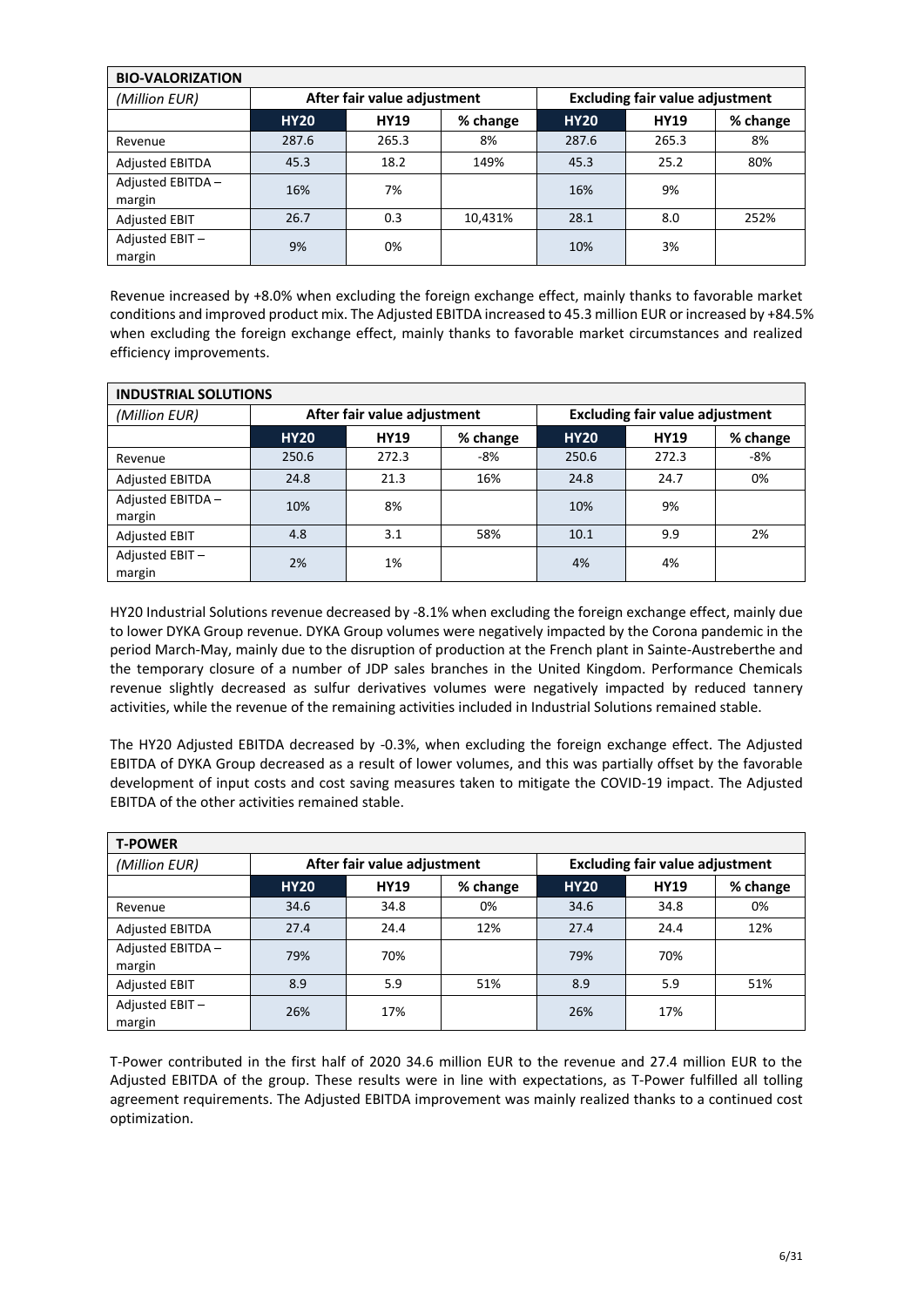# <span id="page-6-0"></span>**2. STATEMENT ON THE TRUE AND FAIR VIEW OF THE CONDENSED CONSOLIDATED INTERIM FINANCIAL STATEMENTS AND THE FAIR OVERVIEW OF THE MANAGEMENT REPORT**

Mr. Stefaan Haspeslagh (Chairman) and Mr. Luc Tack (Managing Director) certify, on behalf and for the account of Picanol Group, that, to their knowledge,

a) the condensed consolidated interim financial statements, which have been prepared in accordance with IAS 34 "*Interim Financial Reporting*" as adopted by the European Union, give a true and fair view of the financial position, income statement, statement of comprehensive income and statement of cash flows of the company, and the entities included in the consolidation as a whole,

b) the management report includes a fair overview of the information required under Article 13, §5 and §6 of the Royal Decree of November 14, 2007, on the obligations of issuers of financial instruments admitted to trading on a regulated market.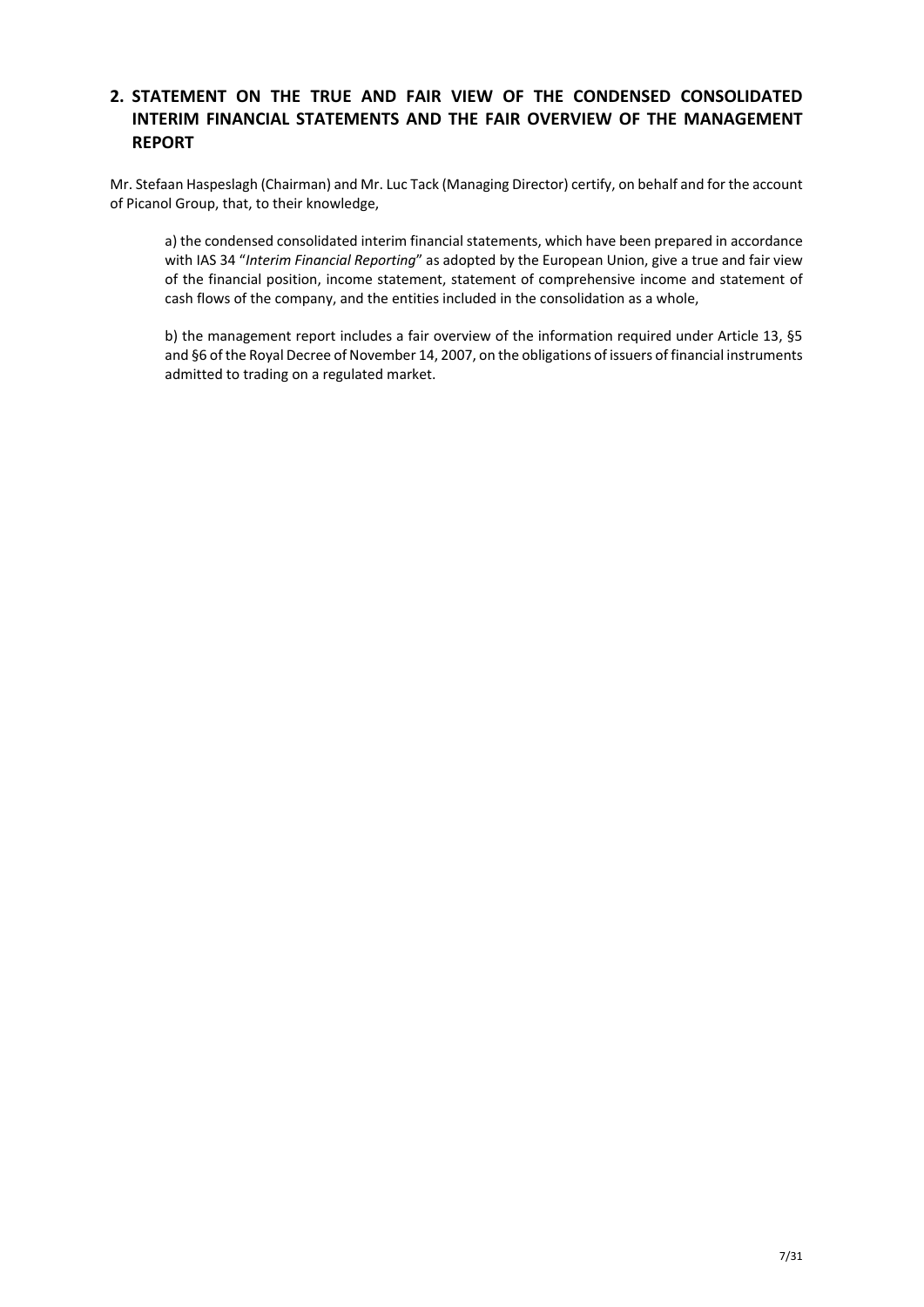# <span id="page-7-0"></span>**3. CONDENSED CONSOLIDATED INTERIM FINANCIAL STATEMENTS JUNE 30, 2020**

# <span id="page-7-1"></span>**3.1.CONDENSED CONSOLIDATED INCOME STATEMENT**

| (Million EUR)                                                                                     | <b>Notes</b> | <b>HY20</b> | <b>HY19</b> |
|---------------------------------------------------------------------------------------------------|--------------|-------------|-------------|
| Revenue                                                                                           | 6            | 1,135.6     | 1,187.9     |
| Cost of sales <sup>6</sup>                                                                        |              | $-855.0$    | $-951.8$    |
| <b>GROSS PROFIT</b>                                                                               |              | 280.7       | 236.0       |
| Distribution expenses                                                                             |              | $-59.0$     | $-59.6$     |
| Administrative expenses                                                                           |              | $-67.5$     | $-69.1$     |
| Sales and marketing expenses                                                                      |              | $-38.0$     | $-40.4$     |
| Other operating income and expenses                                                               |              | $-17.3$     | $-16.8$     |
| <b>Adjusted EBIT</b>                                                                              | 6            | 98.8        | 50.2        |
| <b>EBIT adjusting items</b>                                                                       | 8            | 0.4         | $-5.7$      |
| EBIT (PROFIT/(LOSS) FROM OPERATIONS)                                                              |              | 99.3        | 44.4        |
| Finance (costs)/income - net                                                                      | 9            | $-10.3$     | $-9.7$      |
| Share of result of equity accounted investees, net of income tax                                  |              | $-1.2$      | 0.5         |
| PROFIT (+) / LOSS (-) BEFORE TAX                                                                  |              | 87.8        | 35.3        |
| Income tax expense                                                                                | 10           | $-15.2$     | $-9.0$      |
| PROFIT (+) / LOSS (-) FOR THE PERIOD                                                              |              | 72.6        | 26.3        |
| Non-controlling interest                                                                          |              | 36.0        | 5.6         |
| PROFIT (+) / LOSS (-) FOR THE PERIOD. ATTRIBUTABLE TO THE EQUITY<br><b>HOLDERS OF THE COMPANY</b> |              | 36.6        | 20.7        |
| Basic earnings per share (in EUR)                                                                 | 15           | 2.1         | 1.2         |
| Diluted earnings per share (in EUR)                                                               | 15           | 2.1         | 1.2         |

## <span id="page-7-2"></span>**3.2.CONDENSED CONSOLIDATED STATEMENT OF COMPREHENSIVE INCOME**

| (Million EUR)                                                                                          | <b>Notes</b> | <b>HY20</b> | <b>HY19</b> |
|--------------------------------------------------------------------------------------------------------|--------------|-------------|-------------|
| PROFIT (+) / LOSS (-) FOR THE PERIOD                                                                   |              | 72.6        | 26.3        |
| <b>Translation differences</b>                                                                         |              | $-3.2$      | $-3.6$      |
| Net change in fair value of derivative financial instruments, before tax                               |              | $-0.2$      | 0.0         |
| Other movements                                                                                        |              | 0.0         | 0.0         |
| Income tax on other comprehensive income                                                               |              | 0.1         | 0.0         |
| Share in other comprehensive income of joint ventures accounted for<br>using the equity method         |              | $-0.1$      | 0.0         |
| Items of other comprehensive income that are or may be reclassified<br>subsequently to profit or loss: |              | $-3.4$      | $-3.6$      |
| Remeasurements of the net defined benefit liability, before tax                                        | 17           | $-7.6$      | $-8.8$      |
| Other movements                                                                                        |              | 0.0         | 1.1         |
| Income tax on other comprehensive income                                                               |              | 0.2         | 0.0         |
| Items of other comprehensive income that will not be reclassified<br>subsequently to profit or loss:   |              | $-7.3$      | $-7.7$      |
| Other comprehensive income, net of income tax                                                          |              | $-10.7$     | $-11.3$     |
| <b>TOTAL COMPREHENSIVE INCOME</b>                                                                      |              | 61.9        | 15.0        |
| Non-controlling interest                                                                               |              | 30.7        | $-1.2$      |
| TOTAL COMPREHENSIVE INCOME ATTRIBUTABLE TO THE EQUITY HOLDERS<br>OF THE COMPANY                        |              | 31.1        | 16.2        |

<sup>6</sup> As compared to the HY19 interim report, R&D expenses for an amount of 7.3 million EUR were reclassified from "Cost of sales" to "Other operating income and expenses" to be comparable to HY20 classification.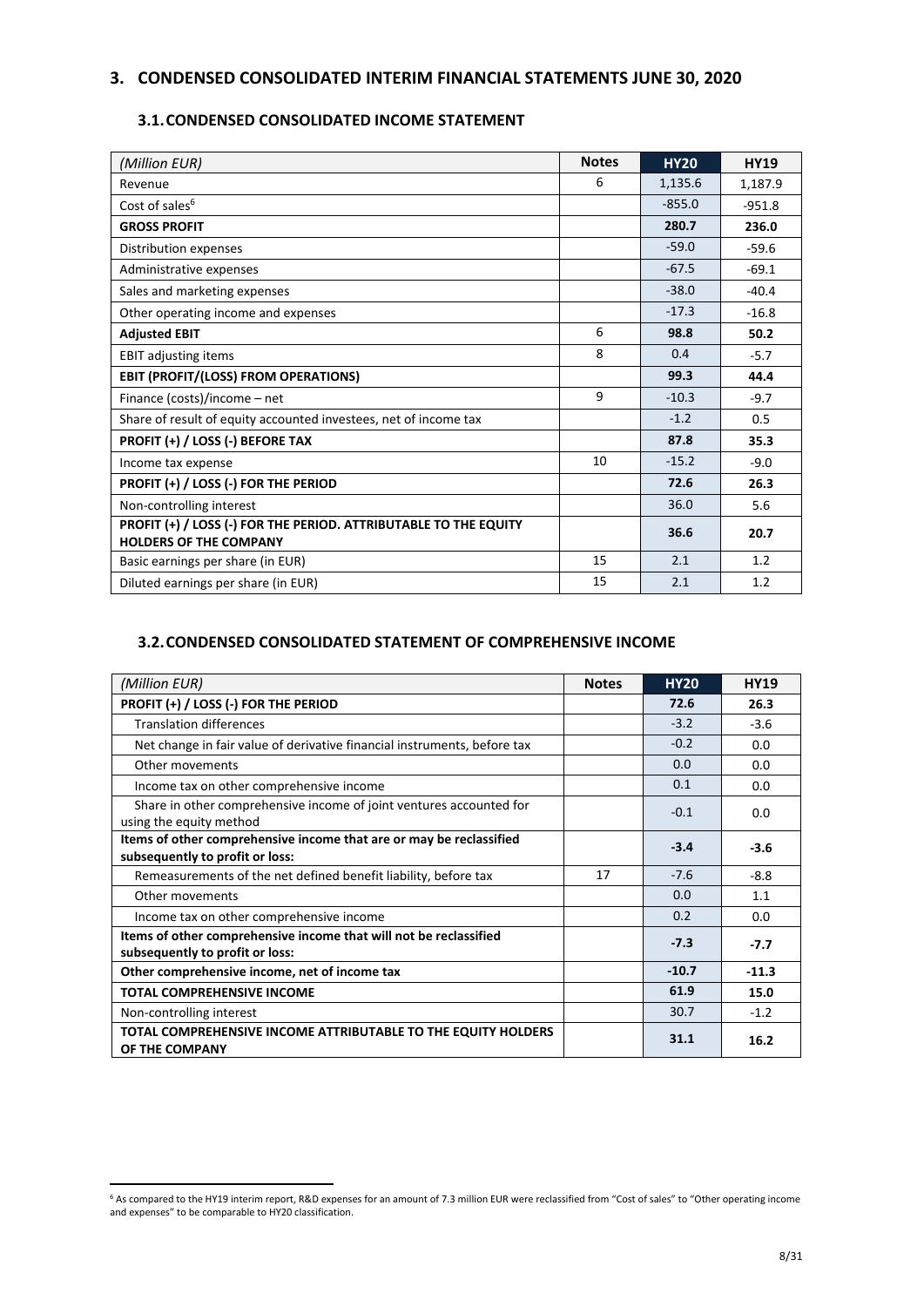# <span id="page-8-0"></span>**3.3. CONDENSED CONSOLIDATED STATEMENT OF FINANCIAL POSITION**

| (Million EUR)                                        | <b>Notes</b> | 30/06/2020 | 31/12/2019 |
|------------------------------------------------------|--------------|------------|------------|
| <b>TOTAL NON-CURRENT ASSETS</b>                      |              | 1,694.5    | 1,738.4    |
| Property, plant and equipment                        | 12           | 1,067.6    | 1,078.4    |
| Goodwill                                             |              | 42.0       | 42.1       |
| Intangible assets <sup>7</sup>                       |              | 506.4      | 537.9      |
| Investments accounted for using the equity method    |              | 19.3       | 18.9       |
| Other investments                                    |              | 11.3       | 11.3       |
| Deferred tax assets                                  |              | 33.8       | 30.8       |
| Trade and other receivables                          |              | 14.1       | 19.0       |
| <b>TOTAL CURRENT ASSETS</b>                          |              | 1,054.8    | 1,039.5    |
| Inventories                                          | 13           | 352.9      | 380.3      |
| Trade and other receivables                          | 13           | 381.3      | 364.7      |
| Derivative financial instruments                     |              | 0.0        | 0.0        |
| Cash and cash equivalents                            | 14/16        | 320.0      | 290.3      |
| Assets held for sale                                 | 7            | 0.6        | 4.1        |
| <b>TOTAL ASSETS</b>                                  |              | 2,749.4    | 2,777.9    |
|                                                      |              |            |            |
| Equity attributable to equity holders of the company |              | 801.9      | 773.1      |
| Issued capital                                       |              | 21.7       | 21.7       |
| Share premium                                        |              | 1.5        | 1.5        |
| Reserves & retained earnings                         |              | 778.6      | 749.9      |
| <b>Non-controlling interest</b>                      | 19           | 670.0      | 659.9      |
| <b>TOTAL EQUITY</b>                                  |              | 1,471.9    | 1,433.0    |
|                                                      |              |            |            |
| <b>TOTAL NON-CURRENT LIABILITIES</b>                 |              | 838.6      | 860.1      |
| Loans and borrowings                                 | 16           | 408.5      | 426.3      |
| <b>Employee benefits</b>                             | 17           | 71.5       | 64.7       |
| Provisions                                           |              | 132.6      | 132.3      |
| Trade and other payables                             |              | 12.4       | 10.1       |
| Derivative financial instruments                     | 18           | 28.3       | 31.5       |
| Deferred tax liabilities                             |              | 185.3      | 195.2      |
| <b>TOTAL CURRENT LIABILITIES</b>                     |              | 438.8      | 484.8      |
| <b>Bank overdrafts</b>                               | 16           | 0.1        | 0.1        |
| Loans and borrowings                                 | 16           | 73.3       | 98.9       |
| Trade and other payables                             | 13           | 329.9      | 348.1      |
| Derivative financial instruments                     | 18           | 12.2       | 12.7       |
| <b>Current tax liabilities</b>                       |              | 6.8        | 4.1        |
| <b>Employee benefits</b>                             | 17           | 1.4        | 1.5        |
| Provisions                                           |              | 15.2       | 19.3       |
| <b>TOTAL EQUITY AND LIABILITIES</b>                  |              | 2,749.4    | 2,777.9    |

<sup>&</sup>lt;sup>7</sup> Intangible assets decrease mainly due to the depreciation of the fair value adjustment on customer lists and brand names for 20.8 million EUR.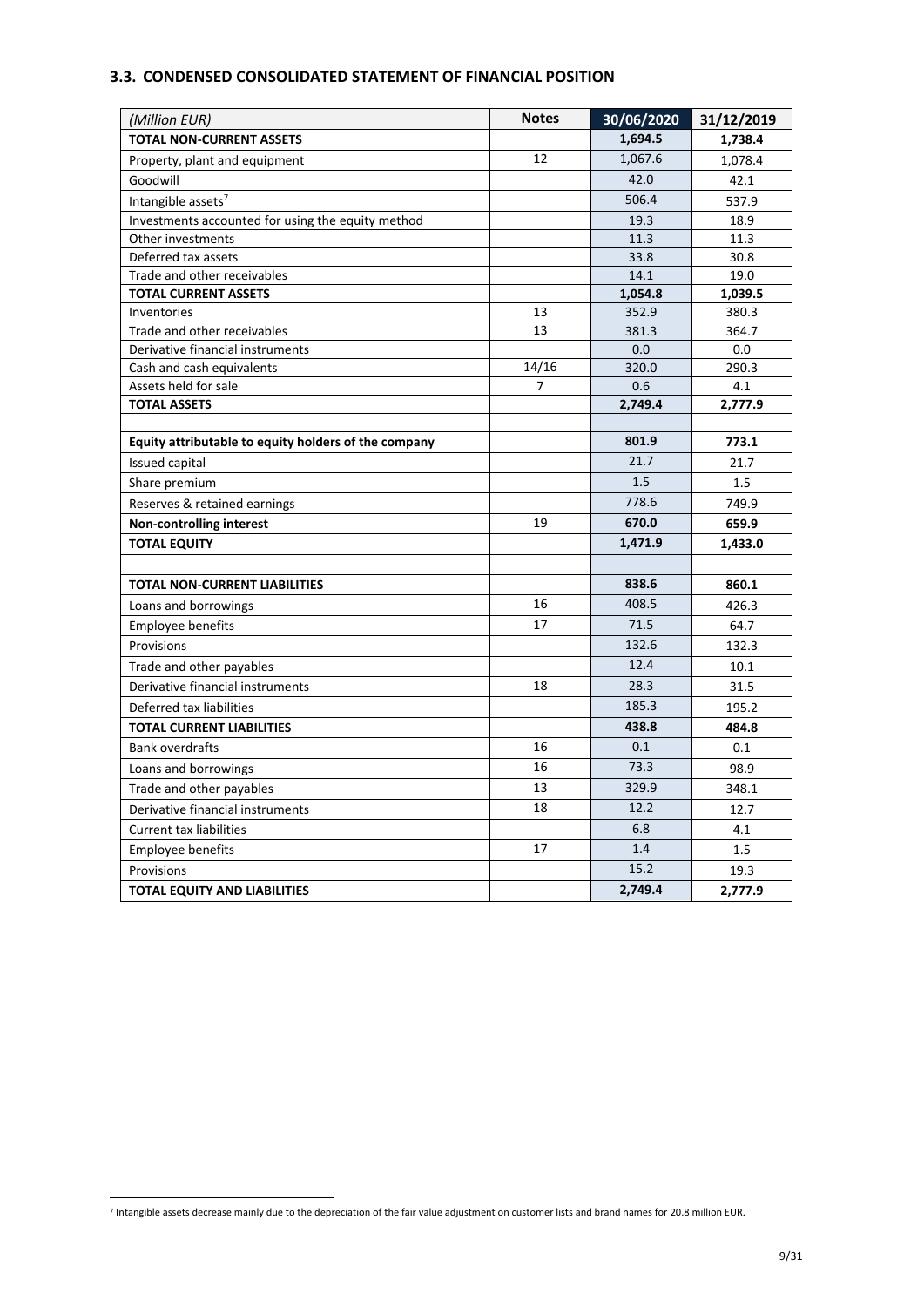# <span id="page-9-0"></span>**3.4. CONDENSED CONSOLIDATED STATEMENT OF CHANGES IN EQUITY**

| (Million EUR)                                                                                                          | <b>Note</b> | Issued capital | Share premium | Other reserves and<br>retained earnings | Translation<br>differences | Equity attributable to<br>equity holders of the<br>company | Non-controlling<br>interest | Total equity |
|------------------------------------------------------------------------------------------------------------------------|-------------|----------------|---------------|-----------------------------------------|----------------------------|------------------------------------------------------------|-----------------------------|--------------|
| Balance on December 31, 2019                                                                                           |             | 21.7           | 1.5           | 744.4                                   | 5.5                        | 773.1                                                      | 659.9                       | 1,433.0      |
| Profit $(+)$ / loss (-) for the period                                                                                 |             |                |               | 36.6                                    |                            | 36.6                                                       | 36.0                        | 72.6         |
| Other comprehensive income:                                                                                            |             |                |               |                                         |                            |                                                            |                             |              |
| - Translation differences                                                                                              |             |                |               | $-0.9$                                  | $-1.2$                     | $-2.1$                                                     | $-1.1$                      | $-3.2$       |
| - Remeasurements of the net<br>defined benefit liability, net of tax                                                   | 17          |                |               | $-3.3$                                  |                            | $-3.3$                                                     | $-4.0$                      | $-7.3$       |
| - Net change in fair value of<br>derivative financial instruments,<br>net of tax                                       |             |                |               | $-0.1$                                  |                            | $-0.1$                                                     | $-0.1$                      | $-0.1$       |
| - Share in other comprehensive<br>income of associates and joint-<br>ventures accounted for using the<br>equity method |             |                |               | 0.0                                     |                            | 0.0                                                        | $-0.1$                      | $-0.1$       |
| - Other movements                                                                                                      |             |                |               | 0.0                                     |                            | 0.0                                                        | 0.0                         | 0.0          |
| Comprehensive income, net of<br>income taxes                                                                           |             | 0.0            | 0.0           | 32.3                                    | $-1.2$                     | 31.1                                                       | 30.7                        | 61.9         |
| Transactions with owners, recorded<br>directly in equity                                                               |             |                |               |                                         |                            |                                                            |                             |              |
| - Shares issued                                                                                                        |             |                |               |                                         |                            |                                                            |                             |              |
| - Dividends                                                                                                            |             |                |               | $-3.5$                                  |                            | $-3.5$                                                     |                             | $-3.5$       |
| - Change in non-controlling interest                                                                                   |             |                |               | 1.2                                     |                            | 1.2                                                        | $-20.5$                     | $-19.3$      |
| Total contributions by and<br>distributions to owners                                                                  |             | 0.0            | 0.0           | $-2.3$                                  | 0.0                        | $-2.3$                                                     | $-20.5$                     | $-22.9$      |
| Balance on June 30, 2020                                                                                               |             | 21.7           | 1.5           | 774.3                                   | 4.3                        | 801.9                                                      | 670.0                       | 1,471.9      |

| (Million EUR)                                                                      | <b>Issued Capital</b> | premium<br>Share | Reserves | Translation<br>differences | Company<br>attributable to<br>equity holders<br>of the<br>Equity | Non-controlling<br>interest | Total equity |
|------------------------------------------------------------------------------------|-----------------------|------------------|----------|----------------------------|------------------------------------------------------------------|-----------------------------|--------------|
| At 31/12/2018                                                                      | 21.7                  | 1.5              | 710.0    | 5.6                        | 739.9                                                            |                             | 739.9        |
| Adjustment opening balacnce sheet on initial<br>consolidation of Tessenderlo Group |                       |                  | 6.1      |                            | 6.1                                                              | 698.4                       | 704.6        |
| At 01/01/2019*                                                                     | 21.7                  | 1.5              | 716.2    | 5.6                        | 745.0                                                            | 698.4                       | 1,443.5      |
| Adjustment on initial application of IFRS16, net of<br>tax                         |                       |                  | $-1.8$   |                            | $-1.8$                                                           | $-2.6$                      | $-4.4$       |
| Adjusted balance at January 1, 2019                                                | 21.7                  | 1.5              | 714.4    | 5.6                        | 743.2                                                            | 695.8                       | 1,439.1      |
| PROFIT (+) / LOSS (-) FOR THE PERIOD                                               |                       |                  | 20.7     |                            | 20.7                                                             | 5.6                         | 26.3         |
| Other comprehensive income:                                                        |                       |                  |          |                            |                                                                  |                             |              |
| <b>Translation differences</b>                                                     |                       |                  | $-1.5$   | 0.1                        | $-1.4$                                                           | $-2.2$                      | $-3.6$       |
| Actuarial gains (losses)                                                           |                       |                  | $-3.6$   |                            | $-3.6$                                                           | $-5.3$                      | $-8.8$       |
| Other movements                                                                    |                       |                  | 0.5      |                            | 0.5                                                              | 0.7                         | 1.1          |
| Comprehensive income, net of taxes                                                 | 0.0                   | 0.0              | 16.0     | 0.1                        | 16.2                                                             | $-1.2$                      | 15.0         |
| Dividends                                                                          |                       |                  | $-3.5$   |                            | $-3.5$                                                           |                             | $-3.5$       |
| Change in non-controlling interest <sup>8</sup>                                    |                       |                  | $-5.0$   |                            | $-5.0$                                                           | $-35.7$                     | $-40.7$      |
| At 30/06/2019                                                                      | 21.7                  | 1.5              | 722.0    | 5.7                        | 751.0                                                            | 658.9                       | 1,409.9      |

<sup>8</sup> The change in non-controlling interest includes the purchase of Tessenderlo Group shares for 39.6 million EUR and the distribution of 1.1 million EUR to the non-controlling interest holders of PB Gelatins (Wenzhou) Co. Ltd following the liquidation of this entity.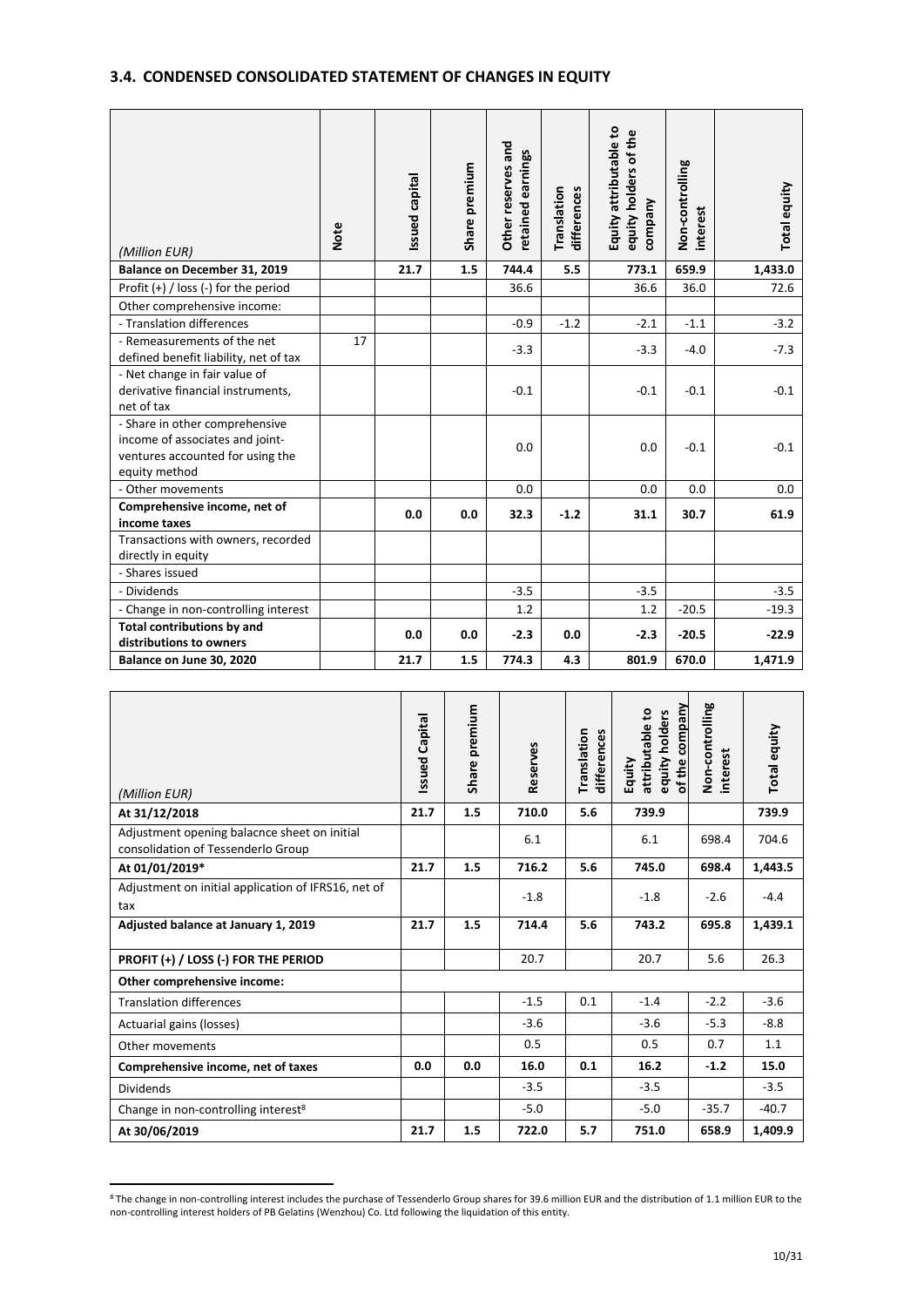# <span id="page-10-0"></span>**3.5. CONDENSED CONSOLIDATED STATEMENT OF CASH FLOWS**

| (Million EUR)                                                                      | <b>Notes</b>   | <b>HY20</b> | <b>HY19</b> |
|------------------------------------------------------------------------------------|----------------|-------------|-------------|
| PROFIT (+) / LOSS (-) FOR THE PERIOD                                               |                | 72.6        | 26.3        |
| Depreciation, amortization and impairment losses on tangible and intangible assets |                | 97.1        | 94.0        |
| Changes in provisions                                                              |                | $-3.6$      | 3.1         |
| Finance costs                                                                      | 9              | 17.5        | 20.6        |
| Finance income                                                                     | 9              | $-7.2$      | $-10.9$     |
| Loss/(profit) on sale of non-current assets                                        | $\overline{7}$ | $-1.3$      | $-0.1$      |
| Share of result of equity accounted investees, net of income tax                   |                | 1.2         | $-0.5$      |
| Income tax expense                                                                 | 10             | 15.2        | 9.0         |
| Changes in inventories                                                             | 13             | 24.8        | 60.4        |
| Changes in trade and other receivables                                             | 13             | $-25.5$     | $-30.5$     |
| Changes in trade and other payables                                                | 13             | $-15.8$     | $-13.6$     |
| Write-offs on inventories                                                          |                | 5.4         | 3.8         |
| Other cash flows from operating activities <sup>9</sup>                            |                | $-7.0$      | $-1.7$      |
| Cash from operating activities                                                     |                | 173.4       | 159.9       |
| Income tax paid                                                                    | 10             | $-17.3$     | $-22.2$     |
| Dividends received                                                                 |                | 0.1         | 0.1         |
| Cash flow from operating activities                                                |                | 156.2       | 137.7       |
|                                                                                    |                |             |             |
| Acquisition of property, plant and equipment                                       | 12             | $-45.0$     | $-50.1$     |
| Acquisition of intangible assets                                                   | 12             | $-1.0$      | $-0.1$      |
| Acquisition of subsidiaries net of cash acquired <sup>10</sup>                     | $\overline{7}$ | $-5.7$      | 164.0       |
| Acquisition of equity accounted investees                                          | 6              | $-2.0$      | 1.1         |
| Proceeds from the sale of property, plant and equipment                            | 8              | 5.1         | 0.2         |
| Proceeds from te sale of subsidiaries, net of cash disposed of                     |                | $-0.1$      |             |
| Cash flow from investing activities                                                |                | $-48.7$     | 115.1       |
|                                                                                    |                |             |             |
| Acquisition of non-controlling interest                                            | 19             | $-19.3$     | $-39.6$     |
| Payment of lease liabilities                                                       | 16             | $-11.5$     | $-12.1$     |
| Proceeds from new borrowings                                                       |                | 0.3         | 5.0         |
| (Reimbursement) of borrowings                                                      | 16             | $-37.6$     | $-69.7$     |
| Interest paid                                                                      |                | $-5.4$      | $-7.8$      |
| Interest received                                                                  |                | 1.4         | 2.7         |
| Dividends paid                                                                     |                | $-3.5$      | $-3.5$      |
| Settlement interest rate swap T-Power                                              |                | 0.0         | $-8.0$      |
| Other cash flows from financing activities                                         |                | $-0.7$      | $-2.4$      |
| Cash flow from financing activities                                                |                | -76.4       | $-135.4$    |
|                                                                                    |                |             |             |
| Net increase / (decrease) in cash and cash equivalents                             |                | 31.1        | 117.5       |
| Effect of exchange rate differences                                                |                | $-1.3$      | 1.2         |
| Cash position at the beginning of the period                                       | 14/16          | 290.2       | 173.0       |
| Cash position at the end of the period                                             | 14/16          | 320.0       | 291.7       |

<sup>9</sup> Includes change in emission rights (-1.8 million EUR), revaluation of electricity forward contract (-0.4 million EUR) and the bargain purchase recognized fllowing the acquisition of Rehau Tube (see note 8).

<sup>&</sup>lt;sup>10</sup> The 164 million EUR in HY19 represents the cash of Tessenderlo Group on January 1, 2019, acquired as a result of the initial consolidation of Tessenderlo Group.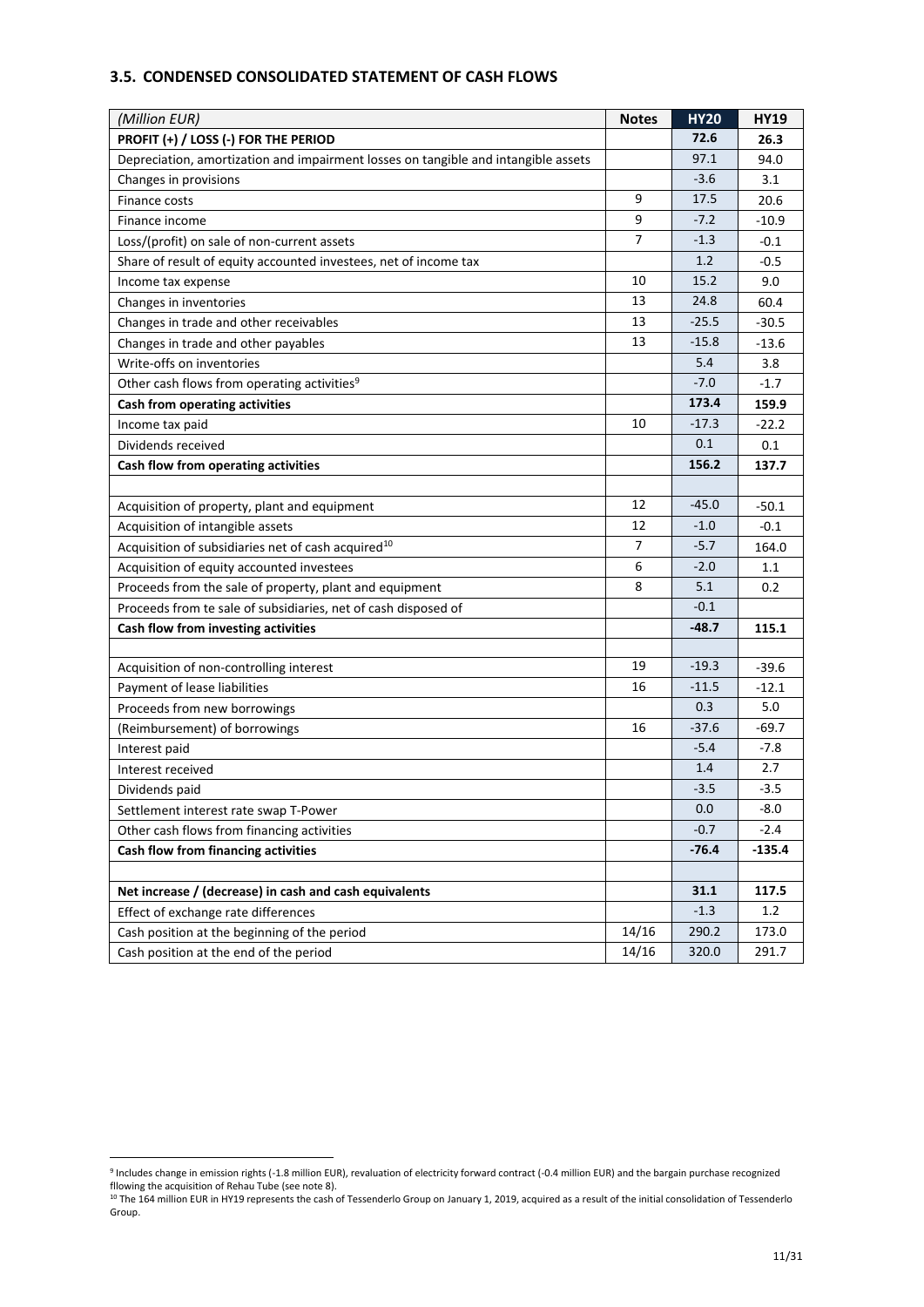# <span id="page-11-0"></span>3.6. NOTES TO THE CONDENSED CONSOLIDATED INTERIM FINANCIAL STATEMENTS

| 1.  |  |
|-----|--|
| 2.  |  |
| 3.  |  |
| 4.  |  |
| 5.  |  |
| 6.  |  |
| 7.  |  |
| 8.  |  |
| 9.  |  |
| 10. |  |
| 11. |  |
| 12. |  |
| 13. |  |
| 14. |  |
| 15. |  |
| 16. |  |
| 17. |  |
| 18. |  |
| 19. |  |
| 20. |  |
| 21. |  |
| 22. |  |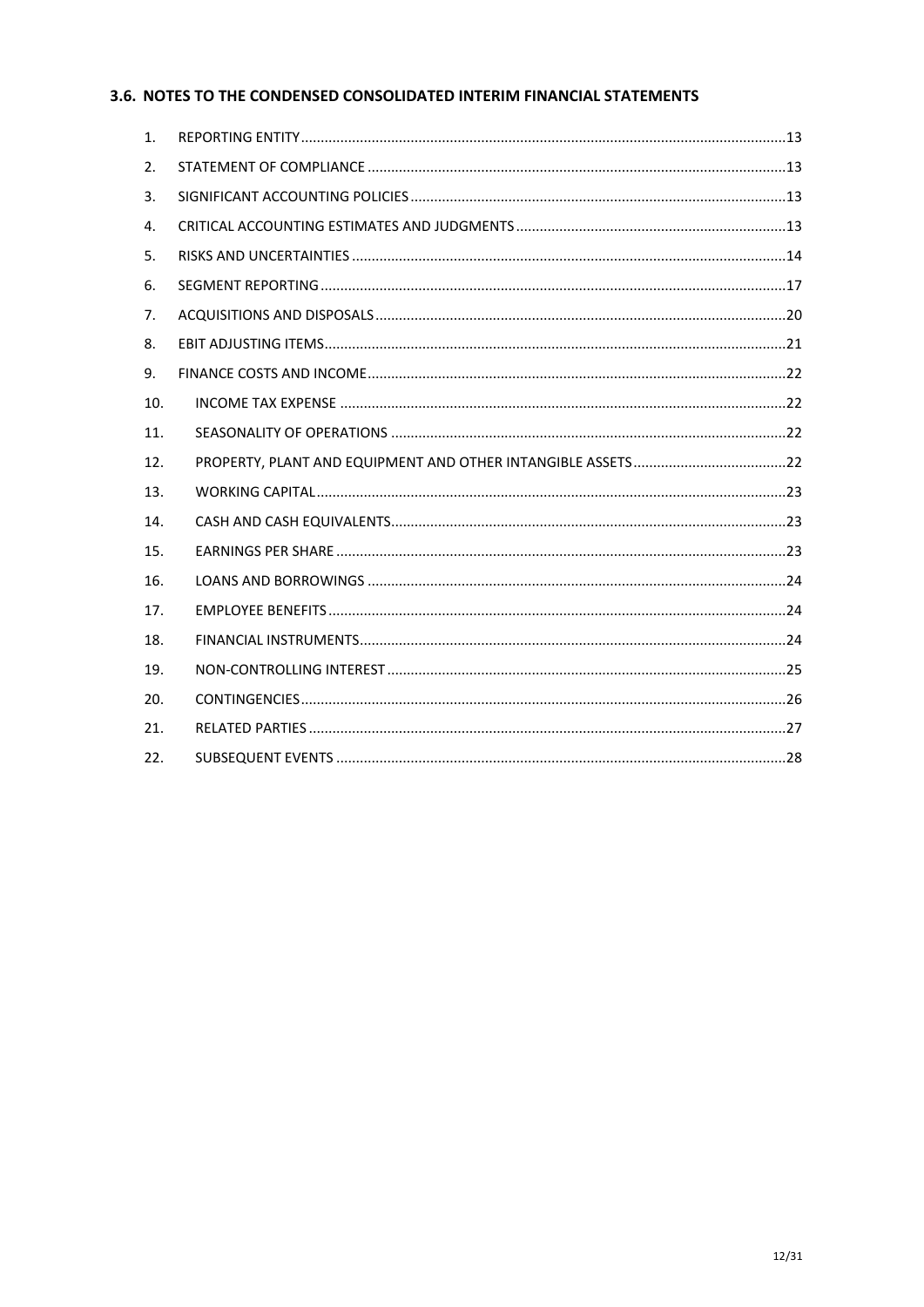## <span id="page-12-0"></span>**1. REPORTING ENTITY**

Picanol nv (hereafter referred to as 'the company'), the parent company, is a company domiciled in Belgium. The condensed consolidated interim financial statements for the six month period ended June 30, 2020, comprises the company and its subsidiaries (together referred to as 'the group') and the group's interests in jointly controlled entities.

## <span id="page-12-1"></span>**2. STATEMENT OF COMPLIANCE**

This condensed consolidated interim financial statements for the six month period ended June 30, 2020, have been prepared in accordance with International Financial Reporting Standard (IFRS) IAS 34 *Interim Financial Reporting*, as adopted for use by the European Union. It does not include all of the information required for full annual financial statements and should be read in conjunction with the consolidated financial statements of the group as at and for the year ended December 31, 2019, which have been prepared in accordance with IFRS. The condensed consolidated financial information is denominated in EUR, the functional currency of the group, and rounded in million EUR.

This condensed consolidated interim financial statements was approved by the Board of Directors on August 26, 2020. This condensed consolidated interim financial statements have been reviewed, not audited.

## <span id="page-12-2"></span>**3. SIGNIFICANT ACCOUNTING POLICIES**

The accounting policies used by the group in the present condensed consolidated interim financial statements are consistent with those used in the preparation of the consolidated financial statements as at and for the year ended December 31, 2019, and are in accordance with IAS 34 *Interim Financial Reporting*.

There are no new or amended standards or interpretations that are effective for the first time for the interim report for the six month period ended June 30, 2020, that had a significant impact on the condensed consolidated interim financial statements.

For the six month period ended June 30, 2020, the group has not early adopted any standard, interpretation or amendment that has been issued, but is not yet effective. The group is currently assessing the new rules, and at this stage, is not expecting any of these new rules to have a significant impact on the financial statements of the group.

|                |      | <b>Closing rate</b> | Average rate |      |  |
|----------------|------|---------------------|--------------|------|--|
| 1 EUR equals:  | 2020 | 2019                | 2020         | 2019 |  |
|                |      |                     |              |      |  |
| Brazilian real | 6.11 | 4.52                | 5.41         | 4.34 |  |
| Chinese yuan   | 7.92 | 7.82                | 7.75         | 7.65 |  |
| Polish zloty   | 4.46 | 4.26                | 4.41         | 4.29 |  |
| Pound sterling | 0.91 | 0.85                | 0.87         | 0.87 |  |
| Turkish lira   | 7.68 | 6.68                | 7.15         | 6.34 |  |
| US dollar      | 1.12 | 1.12                | 1.10         | 1.13 |  |
| Romanian lei   | 4.84 | 4.78                | 4.83         | 4.74 |  |

The following exchange rates have been used in preparing the condensed consolidated interim financial statements:

## <span id="page-12-3"></span>**4. CRITICAL ACCOUNTING ESTIMATES AND JUDGMENTS**

The preparation of the condensed consolidated interim financial statements in conformity with IFRS as adopted for use by the European Union requires management to make judgments, estimates and assumptions that affect the application of the accounting policies, the reported amounts of assets and liabilities and disclosure of contingent assets and liabilities at the date of the condensed consolidated interim financial statements and the reported amounts of revenue and expenses during the reporting period. Management bases its estimates on historical experience and various other assumptions that are believed to be reasonable under the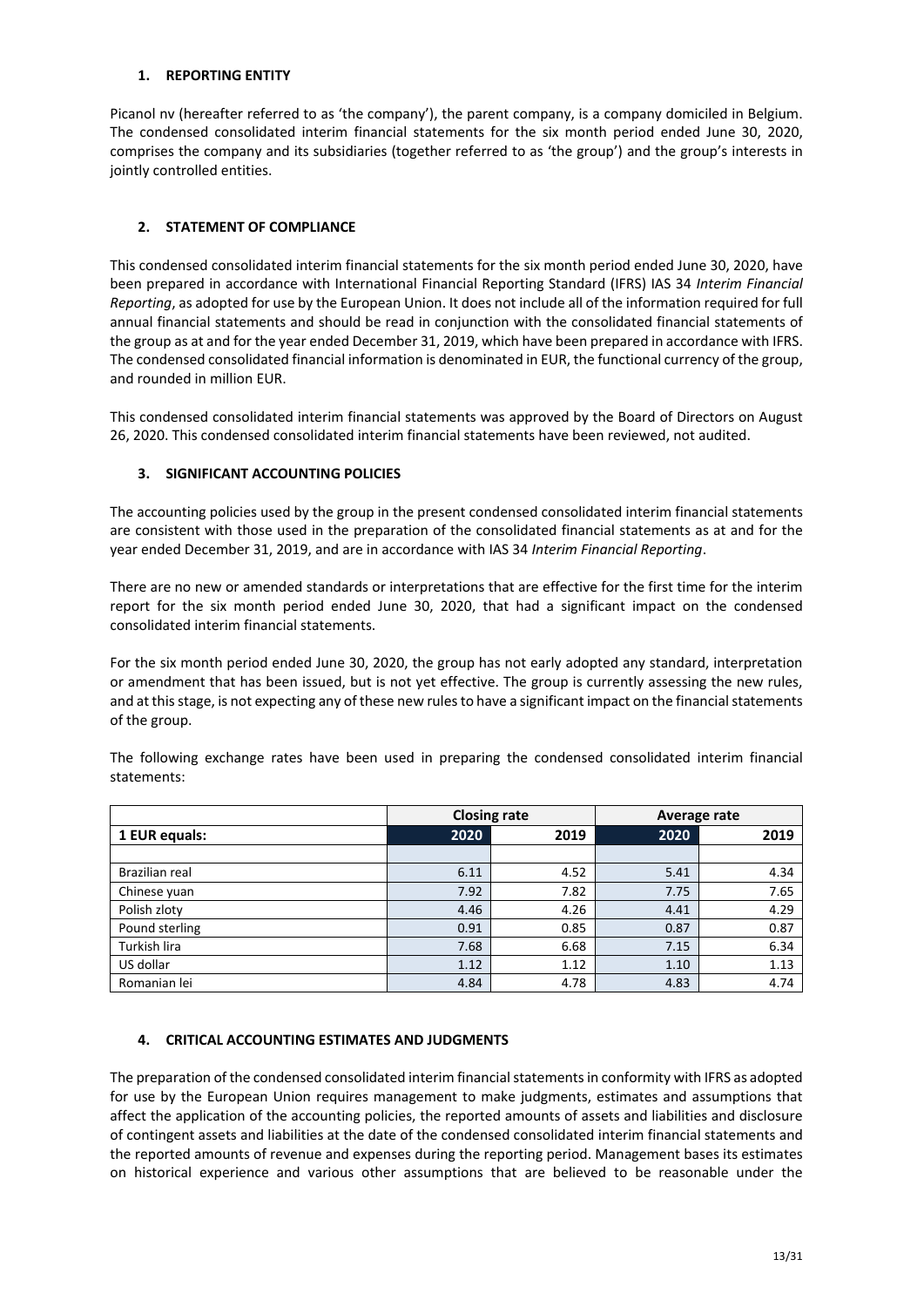circumstances, the results of which form the basis for making the reported amounts of revenue and expenses that may not be readily apparent from other sources. Actual results could differ from those estimates.

The areas of judgements, estimates and assumptions used in preparing the condensed consolidated interim financial statementsfor June 30, 2020, are the same as those applied and disclosed in the consolidated financial statements at December 31, 2019.

In view of the continued uncertainty associated with the nature of the Corona pandemic, the significant assumptions and accounting estimates, to support the reported amounts of assets and liabilities, income and expenses, were regularly reviewed, and if needed updated, during the first half of 2020. The main judgements, estimates and assumptions, which might be impacted by the pandemic, are:

- Impairments: The carrying amount of property, plant and equipment, goodwill and intangible assets is reviewed at each balance sheet date to determine whether an indication of impairment exists. If any such indication exists, the asset's recoverable amount is estimated. There were no indications of any potential impairments during the first half of 2020.
- Inventory obsolescence and lower of cost of net realizable value adjustments, which are determined based on experience and the assessment of market circumstances. Changes in market demand and production, impacted by COVID-19, can have an impact on inventory ageing and valuation in certain activities. Based on available market information, no significant additional write-offs were deemed necessary during the first half of 2020.
- Employee benefits: The calculation of defined benefit obligations is based on actuarial assumptions such as future salary increases, inflation and through the use of a discount rate. Increased volatility and uncertainty in the financial markets following the pandemic led to a decrease of the discount rates used, leading to higher defined benefit obligations (note 17 – *Employee benefits*).
- Provisions: The amounts recognized reflect management's best estimate of the expected expenditures required to settle the present obligation at balance sheet date. If the effect is material, provisions are determined by discounting the expected future cash flows. Increased volatility and uncertainty in the financial markets following the COVID-19 disease however only led to an insignificant decrease of the discount rates used.
- Allowance for expected credit losses: In accordance with IFRS 9, the group recognizes expected credit losses on trade receivables following the simplified approach. Lifetime expected losses are recognized for the trade receivables, excluding recoverable VAT amounts. As COVID-19 might negatively impact group's customers, there could be an increased potential for future credit losses. However, based on customer's current payment behavior, no significant additional allowances for expected credit losses were to be recognized as per June 30, 2020.

As the COVID-19 pandemic further evolves, potential changes in these views over the remainder of 2020 might occur.

## <span id="page-13-0"></span>**5. RISKS AND UNCERTAINTIES**

Under the explicit understanding that this is not an exhaustive list, the main risk factors and uncertainties for the group for the second semester of 2020 are listed below. Additional risks of which the group is not aware may possibly exist. There may also be risks that the group currently believes to be unimportant, but which can still have an adverse effect. The order in which the individual risks are presented is neither indicative of their likelihood to occur, nor of the severity or significance of the individual risks. Please note that in the 2019 annual report additional risks were included. For a more detailed overview of the major risks for the group, we refer to our 2019 annual report.

## ▪ **COVID-19**

During the first half of 2020 the Corona pandemic has not only negatively affected social lives, but also the global economy. Its impact on the condensed consolidated interim financial statements of the group in the first six months of 2020 was significant only in the Machines & Technologies segment which experienced a 24% revenue drop, mainly in it's weaving machines business. The continued pandemic and related uncertainty might further negatively impact the group's results in the second half of the year, mainly in the weaving machines business. It remains difficult to estimate the future impact of the pandemic on the economies where Picanol Group is active, and hence the impact these factors might have on the financial results. Activities could be further impacted in the coming months if too many employees are impacted by COVID-19 and/or if access to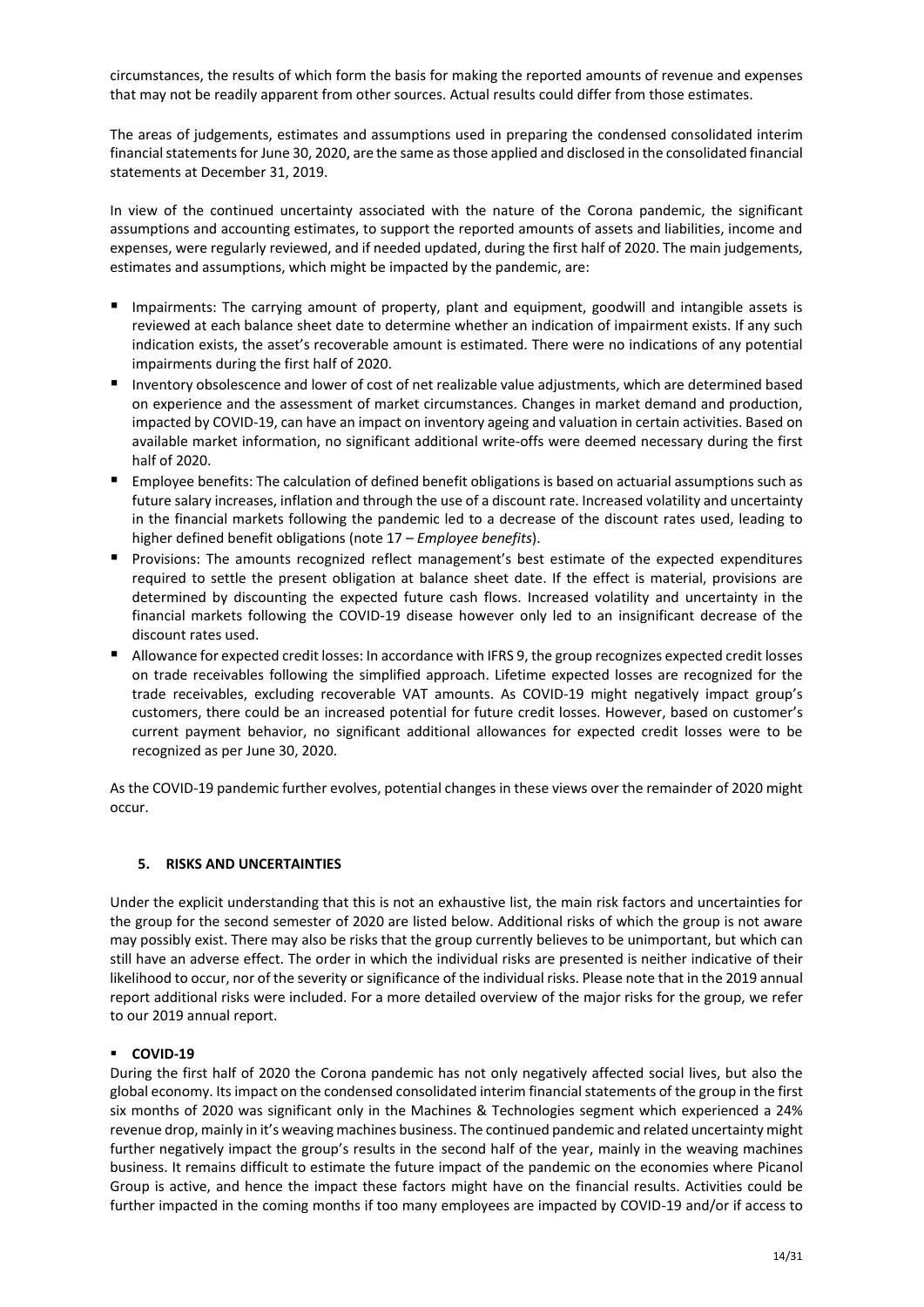raw materials and auxiliary materials or means of transportation becomes more complicated, or if customers are no longer able to process or resell products. Changes in market demand and customer behavior can impact the group's future sales, negatively impacting its results and cash flows.

The group has taken all the necessary steps to ensure that it keeps its people safe and keep its plants and businesses running. This is because the group provides support for vital services and the flow of crucial goods. Tessenderlo Group supplies the basic chemicals for the production of drinking water based on side streams in the form of hydrochloric acid from the production of sulfate of potash (SOP). In addition, the group produces gelatin for medical and food applications, electricity, crop nutrition and crop protection products for agriculture and plastic pipe systems for maintaining drinking water supply systems and polluted water evacuation, while Akiolis protects the meat chain (in France).

The group has a healthy financial position with a net financial debt of 161.9 million EUR as per June 30, 2020 (implying a leverage of only 0.5x), including a cash balance sheet position of 320.0 million EUR. The group has moreover access to committed bi-lateral agreements (till December 2024) for a total amount of 142.5 million EUR with four banks (there were no withdrawals as per June 30, 2020). These facilities have no financial covenants and ensure maximum flexibility for the different activities. The financial position of the group should therefore be able to ensure the going concern of the company, even if future results were negatively impacted by COVID-19.

## ▪ **The group is exposed to the risk of information technology failures.**

The group increasingly makes use of information technology systems to process, transmit and store electronic information and as such, to operate efficiently and interface. A significant portion of the communication between the group's personnel, customers and suppliers depends on information technology. The group is dependent on information systems to manage inventory, accounting, purchasing and sales applications and to maintain cost efficient operations. As with all large systems, the group's information systems may be vulnerable to a variety of interruptions due to events beyond its control, including, but not limited to, natural disasters, terrorist attacks, telecommunication failures, computer viruses, hackers or other security issues. These or other similar interruptions may disrupt the group's business, results of operation or financial condition. In the first half of 2020, Picanol Group fell victim to a large-scale ransomware attack which caused a disruption of the group's activities, however with a limited financial impact (less than 1 million EUR).

## ▪ **The group depends on the availability of sufficient volumes of raw materials with the required specifications at competitive prices.**

The group depends on the availability of sufficient volumes of raw materials, which meet the required specifications, against competitive prices. While the group sources most of its raw materials from multiple suppliers, some raw materials are sourced from only few suppliers. As such, the group relies on a number of third party suppliers and other business partners. If the market prices fall below the agreed minimum prices, the group may be required to purchase products at above-market prices.

## ▪ **If the group is unable to sell, store, re-utilize or dispose of certain components that it produces, it may be required to limit or reduce its overall production levels.**

The group's operations are dependent on its ability to sell, store, re-utilize or otherwise dispose of certain components (such as by-products and co-products) which are produced in the course of the production process of various products. There can be no assurance that the group will be able to do this in the future and will not be required to reduce its overall production levels or invest in new treatment processes.

## ▪ **The group's results are dependent on weather conditions and are subject to seasonality.**

Several of the group's activities are dependent on weather conditions. The group also has activities which are also subject to seasonality, whereby products are sold within a short timeframe. Products of the group's Agro segment must be supplied to the customers during the planting season. Bad weather conditions can disrupt this process, reduce the possibility to apply product and/or reduce the need for products. The group also sells products in the construction markets in several countries in the northern hemisphere, which are typically affected by winter weather conditions.

▪ **The group's current and future investments and/or constructions are subject to the risk of delays, cost overruns and other complications, and may not achieve the expected returns.** 

The group currently has new projects which are under construction or in ramp-up phase. In addition, the group is implementing a number of major investment projects that are key to its strategy. These projects may be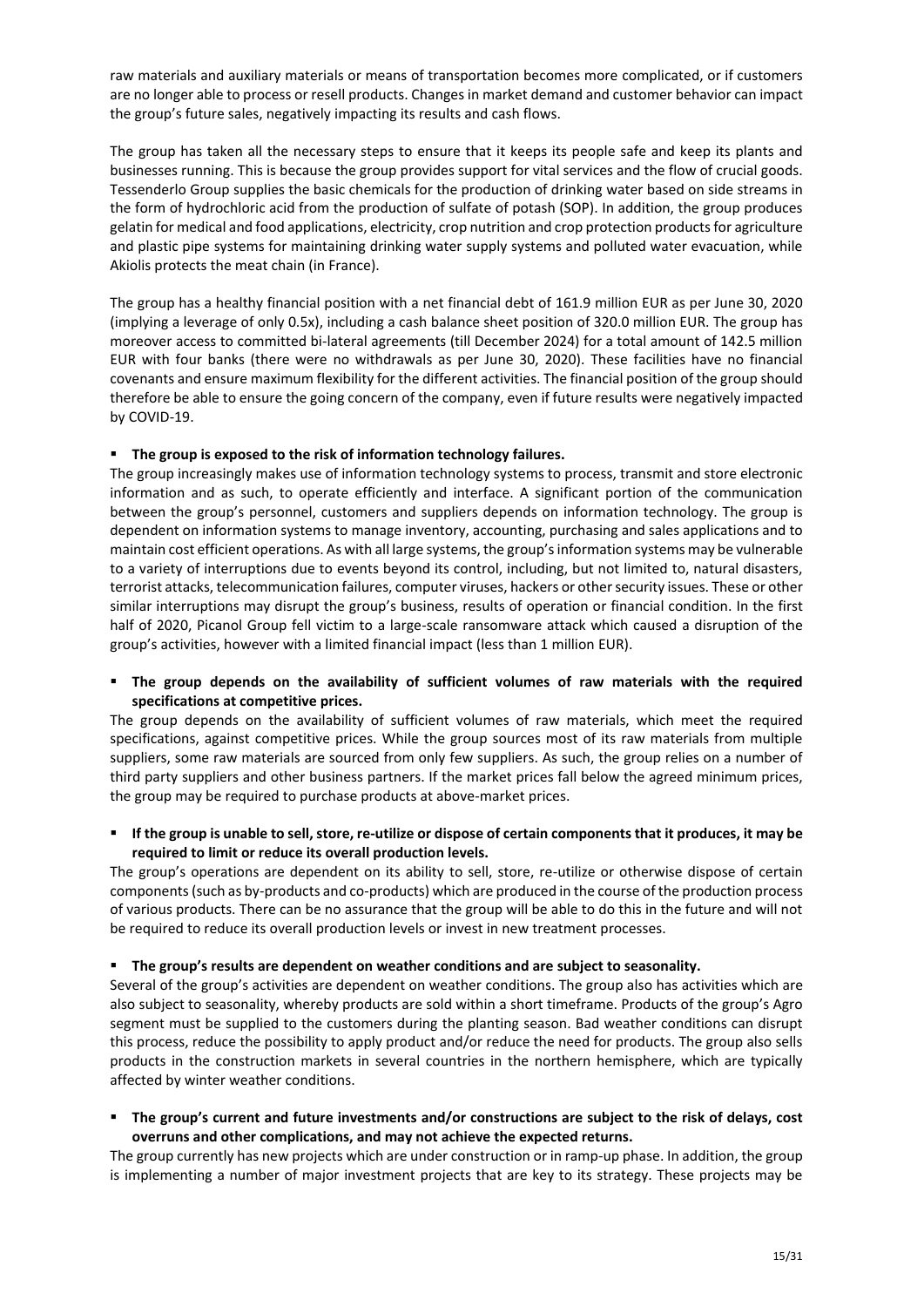delayed, exceed the budget or the utilized technology may prove to be inadequate or may fail to reach the expected return.

## ▪ **The group is exposed to an energy off-take agreement.**

The group sold the majority of its PVC/Chlor-Alkali activities in the third quarter of 2011. The electricity purchase agreement relating to that activity was not part of the sale transaction and therefore the group is still under an obligation to purchase certain quantities of electricity. As the group no longer needs the electricity for its own use, it needs to sell the electricity on the market until the end of the contract. The value of the contract is depending on the current and future difference between market electricity prices and the generation cost based on market gas prices, and on the effect of the hourly pricing optimization as foreseen in the contract. Based on today's electricity prices and the current price of electricity futures, the contract has a negative value in the condensed consolidated interim financial statements as per June 30, 2020 (-15.9 million EUR).

## ▪ **The group's results are sensitive to commodity prices.**

The group is sensitive to commodity prices. As the group is a diversified specialty group that is worldwide active in many areas mechanical engineering, agriculture, food, water management, efficient (re)use of natural resources and other industrial markets, the impact of changes of some raw material prices might have a significant impact on the results of individual activities, however is not expected to have a material impact on the results of operating segments or the group.

## ▪ **The group may be exposed to product liability and warranty claims, including but not limited to liability in respect of food safety.**

The group's products are subject to increasingly stringent industry, regulatory and customer requirements. The activities of the group may expose the group to product liability and warranty claims. The products manufactured by the group are used in various downstream applications including, but not limited to, the food, cosmetics, nutraceutical and pharmaceutical industry and may contain undetected errors or defects, which may lead, for example, to product recalls, increased customer service and support, payment of monetary damages to customers, lawsuits and loss of customers. In addition, the group cannot exclude that customers incorrectly apply the group's products.

## ▪ **The group may not be able to recruit and retain key personnel.**

The group may not be able to recruit and retain competent personnel for key roles. The group's success depends to a significant extent upon its ability to attract and retain qualified management, scientific, technical, marketing and sales personnel and upon the continued contributions of such personnel. The group's employees may voluntarily terminate their employment at any time. There is no guarantee that the group will be successful in attracting and/or retaining qualified employees to replace existing employees or to further support its growth strategy. The loss of the services of key personnel or the inability to attract additional qualified personnel may have a material adverse effect on the business and its expertise, results of operation or financial condition. Potential impacts might include: loss of knowledge of key systems and specialized skills resulting in a skills and competency gap, high staff turnover, customer dissatisfaction, failure to meet business objectives, increased re-hiring costs, loss of customers because of the customer-employee relationships. Although the group believes that it is well positioned to attract and retain skilled and experienced personnel, there can be no assurance that it will be able to do so. The inability to do so could have a material adverse effect on the group's business, results of operation or financial condition.

## ▪ **The group may be exposed to circumstances of geo-political nature.**

The group could be impacted by the political uncertainty caused by circumstances of geo-political nature that could have an impact on the consumer trust.

## ▪ **Brexit**

The group has assessed and mapped the risks associated with the Brexit. The group has a number of customers and suppliers in the United Kingdom and there are intragroup deliveries between the United Kingdom and the European subsidiaries of the group. Because the number of customers and suppliers is rather limited, it is expected that the impact of the Brexit on the results of the group will be rather limited. The group has taken a number of actions to prepare itself with regard to the Brexit, such as setting up customs procedures, adapting the ICT systems and reviewing contractual provisions to ensure that deliveries to and from the United Kingdom continue to run smoothly.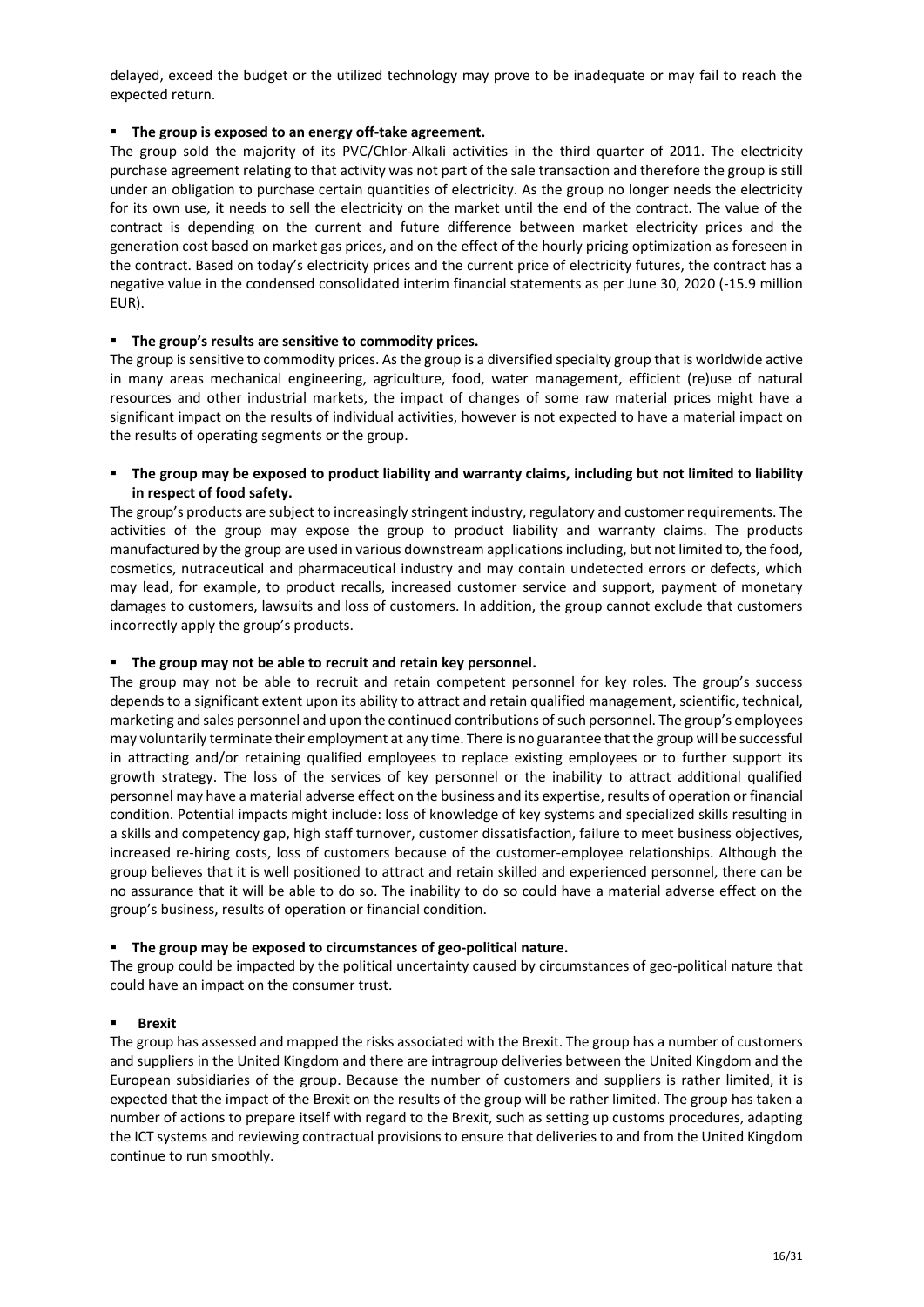## Risk related to the development of the economic and business cycle.

The future results of the group's Machines & Technologies segment are highly dependent on the evolution of the textile industry. Unexpected changes in the economic climate, customers' investment cycles, important developments in production and market acceptance of technologies may affect these industries and, consequently, the group's results.

## The group is exposed to risks associated with growth economies.

A substantial part of the activities of Picanol (Machines & Technologies segment) can be attributed to emerging markets in Asia and South America. Picanol's activities in these markets are subject to the usual risks associated with doing business in developing economies, such as political and economic uncertainties, currency controls, exchange rate fluctuations and shifts in government policy.

## The group is exposed to a variety of financial risks such as credit risk, liquidity risk, currency risk and **interest risk.**

## ▪ **Credit risk**

The maximum exposure to credit risk amounts to 715.4 million EUR as of June 30, 2020. This amount mainly consists of current and non-current trade and other receivables (395.4 million EUR), derivative financial instruments (0.0 million EUR) and cash and cash equivalents (320.0 million EUR).

## ▪ **Liquidity risk**

The group limits this risk through a series of actions:

- The setup of a factoring program at the end of 2009, which is put on hold since 2015.
- A capital increase of 174.8 million EUR on December 19, 2014.
- The issuance in July 2015 of two series of bonds, with a maturity of 7 years (the '2022 bonds') and 10 years (the '2025 bonds'). The total issue amount was 250.0 million EUR, of which 192.0 million EUR for the 2022 bonds and 58.0 million EUR for the 2025 bonds.
- The refinancing of T-Power nv in 2019, bringing the new term loan facility to 193.0 million EUR reimbursable in the period June 2019-June 2026.
- **■** The replacement of the syndicated facility agreement in December 2015 by 5 year committed bilateral credit lines for a total amount of 142.5 million EUR (of which part can be drawn in USD) with four banks. These facilities were renewed for 5 years in December 2019, have no financial covenants and ensure maximum flexibility for the different activities. There have been no withdrawals as per June 30, 2020.
- The group uses a commercial paper program of maximum 200.0 million EUR.
- Picanol nv has non-committed credit lines for 57.1 million EUR excluding bank guarantees or 64.1 million EUR including bank guarantees.

## ▪ **Currency risk.**

The currencies given rise to this risk are primarily USD (US Dollar), GBP (Pound sterling) and CNY (Chinese yuan). This exposure is mainly due to intragroup loans and cash and cash equivalents which are not hedged.

## **Interest risk.**

The financial debt position is funded by fixed and variable interest rate instruments. The variable interest rate instruments are, for the majority, hedged through forward rate agreements. The bonds, issued in July 2015 for an amount of 192.0 million EUR with a maturity of 7 years and 58.0 million EUR with a maturity of 10 years, are the main fixed interest rate instruments with an interest rate of 2.875% and 3.375% respectively. The T-Power nv loan (154.4 million EUR as per June 30, 2020) is a variable interest rate instrument, for approximately 80% hedged through a series of interest rate swaps.

## <span id="page-16-0"></span>**6. SEGMENT REPORTING**

The group has 5 operating segments based on the principal business activities, economic environments and value chains in which they operate, as defined under IFRS 8 *Operating Segments*, and relate to textile machinery, electronics and foundry products, agriculture, animal by-product valorization, products, systems and solutions for handling, processing and treatment of water including flocculation and depressants, as well as energy. The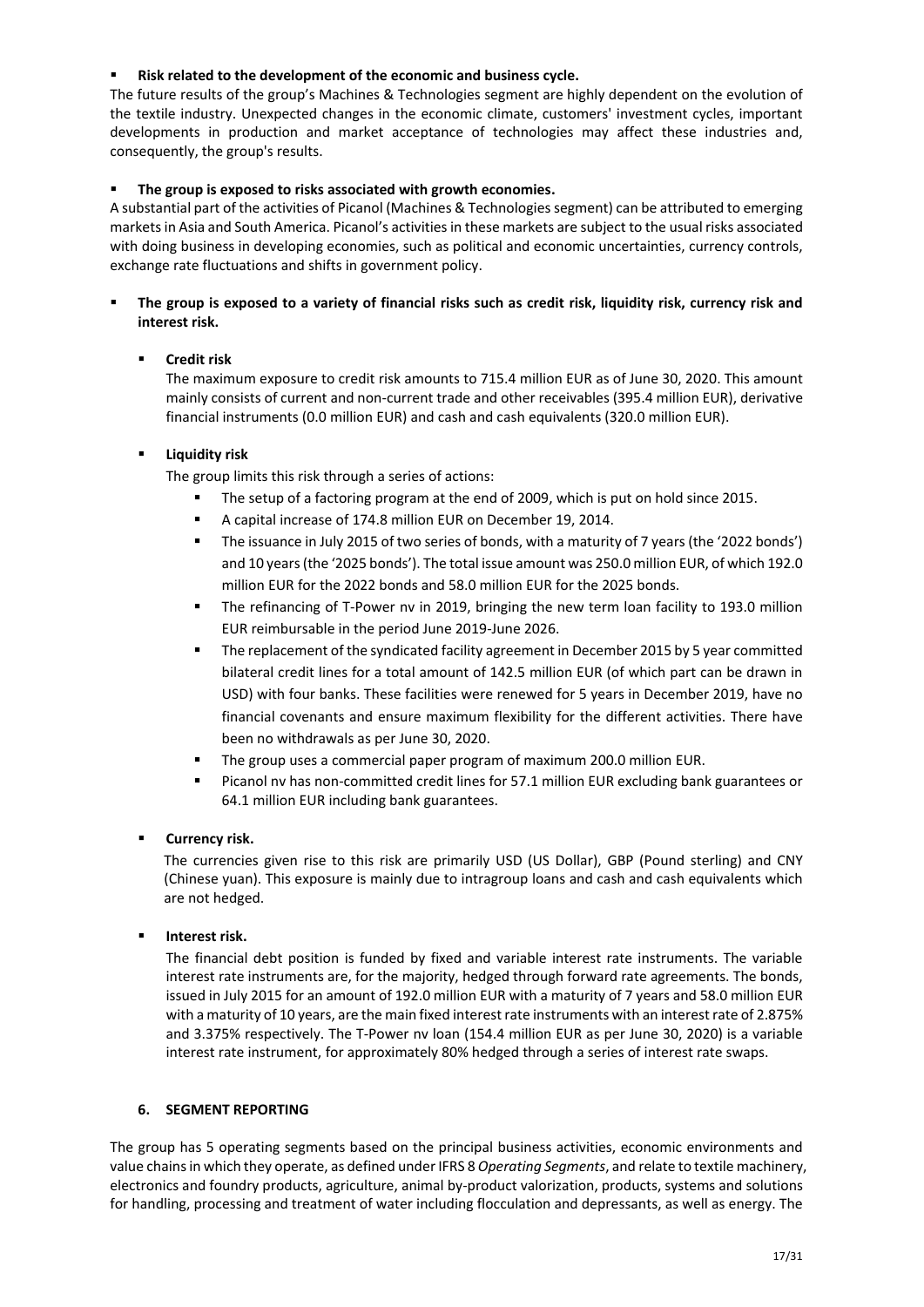information provided below is consistent with the information that is available and evaluated regularly by the Chief Operating Decision Maker (the Executive Committee).

- 'Machines & Technologies': covers the production, development and sale of high-tech weaving machines and other "*original equipment manufacturers*" industrial products. This segment includes the Weaving Machines (Picanol), Foundry and Mechanical Finishing (Proferro), and Electronics Development and Production (PsiControl) activities.
- 'Agro': includes production, trading and distribution of crop nutrients and crop protection products and includes the following businesses: Crop Vitality, Tessenderlo Kerley International and NovaSource. These activities individually meet the definition of a business segment and were aggregated under the operating segment "Agro" in line with the stipulations under IFRS 8.12. This aggregation was possible because these activities sell the same or similar products, their production process is similar and these activities have the same or the same type of customers, while the distribution method of the products is also similar. In addition, there is close cooperation between these activities and management makes decisions that simultaneously have an impact on the various activities.
- 'Bio-valorization': includes collecting and processing of animal by-products; production and distribution of gelatins and collagen peptides and rendering, production and sales of proteins and fats and includes the following businesses: PB Leiner and Akiolis. These activities individually meet the definition of a business segment and were aggregated under the segment "Bio-valorization" in line with the stipulations under IFRS 8.12. This aggregation was possible because these activities sell the same or similar products, their production process is similar and these activities have the same or the same type of customers, while the distribution method of the products is also similar. In addition, there is close cooperation between these activities and management makes decisions that simultaneously have an impact on the various activities.
- 'Industrial Solutions': includes all possible water applications (water transport, water treatment, leaching, recovery of water from industrial processes). This segment includes the following distinguishable commercial names: DYKA Group (with DYKA, John Davidson Pipes and BT Nyloplast), Mining and Industrial, Performance Chemicals and MPR/ECS. These components are not considered to be separate operating segments.
- 'T-Power': includes a gas-fired 425 MW power plant in Tessenderlo (Belgium). A tolling agreement was concluded with RWE group for a period of 15 years (until 2026) for the full capacity of the plant, with an optional 5-year extension thereafter.

Within the Industrial Solutions segment, S8 Engineering has ceased to exist. The engineering and construction activities were integrated into Tessenderlo Kerley, Inc. during the first quarter of 2020.

The costs included within Adjusted EBIT, related to the corporate activities, are allocated to the different operating segments they support. Transfer prices between operating segments are similar to transactions with third parties. The measure of segment profit/loss is Adjusted EBIT, which is consistent with information that is monitored by the chief operating decision maker.

The group is a diversified specialty group that is worldwide active in many areas of mechanical engineering, agriculture, food, water management, efficient re(use) of natural resources and other industrial markets. The products of the group are used in various applications, industrial and consumption markets. Although a leadership position is occupied by the group in a number of diverse markets, the diversification of the group's revenue makes the group not reliant on major customers.

The major line items of the income statement and statement of financial position are shown per operating segment in the table below. The income statement information is for the six month period ended June 30, while information from the statement of financial position is compared to December 31, 2019, figures.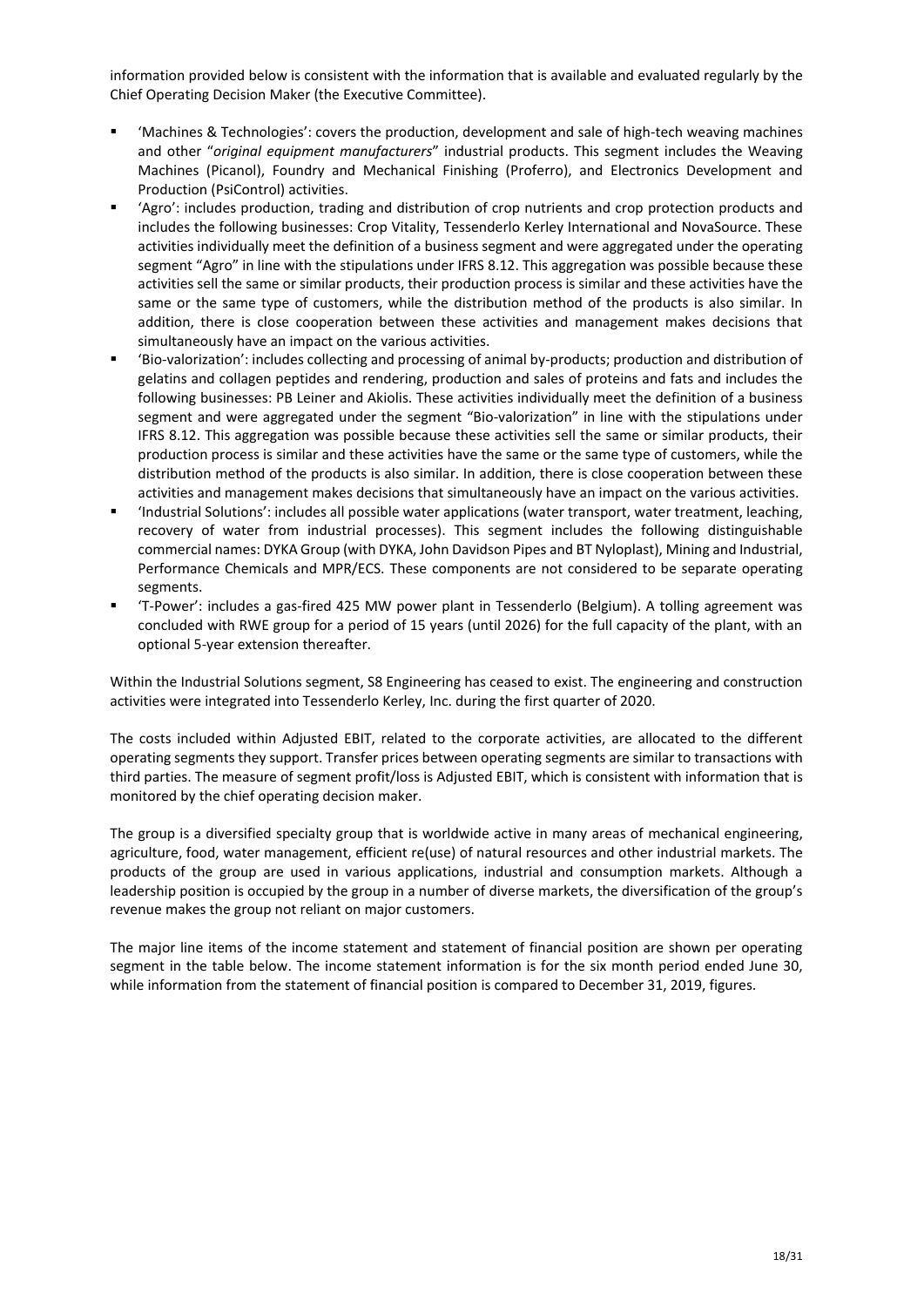|                                                                                                           |       | <b>Machines &amp;</b><br><b>Technologies</b> |       | Agro  |       | <b>Bio-valorization</b> |       | <b>Industrial</b><br><b>Solutions</b> |       | <b>T-Power</b> | <b>Non-allocated</b> |         | <b>Picanol Group</b> |         |
|-----------------------------------------------------------------------------------------------------------|-------|----------------------------------------------|-------|-------|-------|-------------------------|-------|---------------------------------------|-------|----------------|----------------------|---------|----------------------|---------|
| (Million EUR)                                                                                             | 2020  | 2019                                         | 2020  | 2019  | 2020  | 2019                    | 2020  | 2019                                  | 2020  | 2019           | 2020                 | 2019    | 2020                 | 2019    |
| Revenue (internal and external)                                                                           | 200.6 | 262.8                                        | 362.8 | 353.0 | 287.6 | 265.3                   | 250.9 | 272.6                                 | 34.6  | 34.8           | 0.0                  | 0.0     | 1,136.5              | 1,188.5 |
| Revenue (internal)                                                                                        |       |                                              | 0.6   | 0.3   |       |                         | 0.3   | 0.3                                   |       |                |                      |         | 0.9                  | 0.6     |
| Revenue                                                                                                   | 200.6 | 262.8                                        | 362.2 | 352.7 | 287.6 | 265.3                   | 250.6 | 272.3                                 | 34.6  | 34.8           |                      |         | 1,135.6              | 1,187.9 |
| Of which:                                                                                                 |       |                                              |       |       |       |                         |       |                                       |       |                |                      |         |                      |         |
| - At a point in time                                                                                      | 200.6 | 262.8                                        | 362.2 | 352.7 | 287.6 | 265.3                   | 249.6 | 269.2                                 | 34.6  | 34.8           | 0.0                  | 0.0     | 1,134.6              | 1,184.8 |
| - Over time                                                                                               |       |                                              |       |       |       |                         | 1.0   | 3.1                                   |       |                |                      |         | 1.0                  | 3.1     |
| <b>Adjusted EBIT</b>                                                                                      | 7.8   | 22.8                                         | 50.7  | 18.2  | 26.7  | 0.3                     | 4.8   | 3.1                                   | 8.9   | 5.9            |                      |         | 98.8                 | 50.2    |
| <b>Adjusted EBITDA</b>                                                                                    | 13.5  | 28.3                                         | 84.5  | 51.9  | 45.3  | 18.2                    | 24.8  | 21.3                                  | 27.4  | 24.4           |                      |         | 195.5                | 144.2   |
| Return on revenue (Adjusted<br>EBITDA/revenue)                                                            | 6.7%  | 10.8%                                        | 23.3% | 14.7% | 15.8% | 6.8%                    | 9.9%  | 7.8%                                  | 79.2% | 70.1%          |                      |         | 17.2%                | 12.1%   |
| Segment assets                                                                                            | 214.9 | 211.8                                        | 843.9 | 903.4 | 463.7 | 459.2                   | 410.2 | 397.8                                 | 375.6 | 390.1          | 56.6                 | 64.3    | 2,364.8              | 2,426.6 |
| Derivative financial instruments                                                                          |       |                                              |       |       |       |                         |       |                                       |       |                | 0.0                  | 0.0     | 0.0                  | 0.0     |
| Investments accounted for using the equity<br>method                                                      |       |                                              | 16.5  | 18.2  | 2.8   | 0.7                     | 0.0   | 0.0                                   | 0.0   | 0.0            | 0.0                  | 0.0     | 19.3                 | 18.9    |
| Other investments                                                                                         |       |                                              |       |       |       |                         |       |                                       |       |                | 11.3                 | 11.3    | 11.3                 | 11.3    |
| Deferred tax assets                                                                                       |       |                                              |       |       |       |                         |       |                                       |       |                | 33.8                 | 30.8    | 33.8                 | 30.8    |
| Cash and cash equivalents                                                                                 |       |                                              |       |       |       |                         |       |                                       |       |                | 320.0                | 290.3   | 320.0                | 290.3   |
| <b>Total assets</b>                                                                                       | 214.9 | 211.8                                        | 860.4 | 921.6 | 466.5 | 459.9                   | 410.2 | 397.8                                 | 375.6 | 390.1          | 421.8                | 396.7   | 2,749.4              | 2,777.9 |
| <b>Segment liabilities</b>                                                                                | 99.4  | 114.6                                        | 62.4  | 77.6  | 148.4 | 143.8                   | 80.5  | 72.4                                  | 10.0  | 8.4            | 169.0                | 163.4   | 569.8                | 580.1   |
| Derivative financial instruments                                                                          |       |                                              |       |       |       |                         |       |                                       |       |                | 40.5                 | 44.2    | 40.5                 | 44.2    |
| Loans and borrowings                                                                                      |       |                                              |       |       |       |                         |       |                                       |       |                | 481.8                | 525.3   | 481.8                | 525.3   |
| Deferred tax liabilities                                                                                  |       |                                              |       |       |       |                         |       |                                       |       |                | 185.3                | 195.2   | 185.3                | 195.2   |
| Total equity                                                                                              |       |                                              |       |       |       |                         |       |                                       |       |                | 1,471.9              | 1,433.0 | 1,471.9              | 1,433.0 |
| <b>Total Equity and Liabilities</b>                                                                       | 99.4  | 114.6                                        | 62.4  | 77.6  | 148.4 | 143.8                   | 80.5  | 72.4                                  | 10.0  | 8.4            | 2,348.5              | 2,361.1 | 2,749.4              | 2,777.9 |
| Capital expenditures: property, plant and<br>equipment and intangible assets                              | 4.9   | 6.7                                          | 12.7  | 10.1  | 17.9  | 24.3                    | 7.5   | 9.0                                   | 2.1   | 0.0            | 0.9                  | 0.1     | 46.0                 | 50.2    |
| Depreciation, amortization and impairment<br>losses on tangible assets, goodwill and<br>intangible assets | 5.7   | 5.5                                          | 33.8  | 33.7  | 18.6  | 17.9                    | 20.4  | 18.4                                  | 18.6  | 18.5           | 0.0                  | 0.0     | 97.1                 | 94.0    |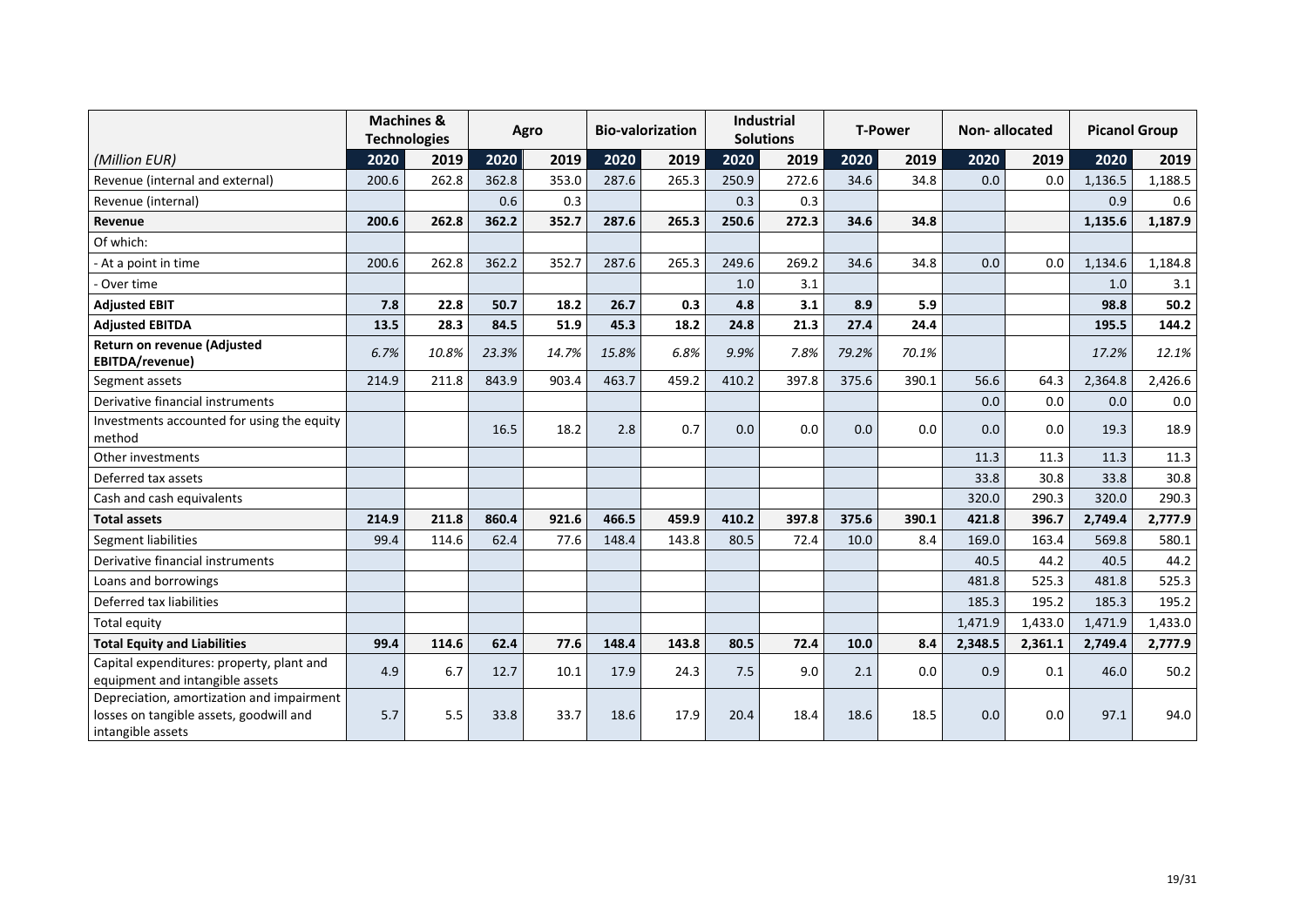The decrease of the segment assets within the operating segment Agro to 843.9 million EUR (as per December 31, 2019: 903.4 million EUR) can be mainly explained by seasonality, resulting in lower inventory levels, only partially offset by higher trade receivables outstanding as well as the impact of te depreciation of the fair value adjustment for 21.9 million EUR.

The increase of the investments accounted for using the equity method within Bio-valorization to 2.8 million EUR (2019: 0.7 million EUR) is related to the establishment of the 50% joint-venture PB Shengda (Zhejiang) Biotechnology Co., Ltd in June 2020 between Tessenderlo Group and Zheijang Shengda Ocean Co., Ltd, a Chinese state-owned company, for the construction of a bone and marine collagen peptides plant. As per June 2020, a cash contribution of 2.0 million EUR was already made by Tessenderlo Group. Total issued capital of the jointventure will amount to 10.0 million EUR.

Non-allocated segment liabilities mainly include environmental provisions recognized for the plants in Belgium (Ham, Tessenderlo and Vilvoorde) and France (Loos).

The reconciliation of the profit before tax is as follows:

| (Million EUR)                                                    | <b>HY20</b> | <b>HY19</b> |
|------------------------------------------------------------------|-------------|-------------|
| <b>Adjusted EBIT</b>                                             | 98.8        | 50.2        |
| <b>EBIT adjusting items</b>                                      | 0.4         | $-5.7$      |
| Finance costs - net                                              | $-10.3$     | $-9.7$      |
| Share of result of equity accounted investees, net of income tax | $-1.2$      | 0.5         |
| Profit $(+)$ / loss $(-)$ before tax                             | 87.8        | 35.3        |

In presenting information on the basis of geographical segments, segment revenue is based on the geographical location of customers. Non-current segment assets (property, plant and equipment, goodwill and intangible assets) are based on the geographical location of the assets.

|               | Revenue by market |            | Non-current segment assets |            |  |
|---------------|-------------------|------------|----------------------------|------------|--|
| (Million EUR) | 30/06/2020        | 30/06/2019 | 30/06/2020                 | 31/12/2019 |  |
| Europe        | 561.2             | 581.4      | 1,006.6                    | 1,019.7    |  |
| North-America | 345.1             | 338.7      | 537.4                      | 562.3      |  |
| South-America | 37.9              | 46.8       | 50.8                       | 54.0       |  |
| Asia          | 164.5             | 195.0      | 13.7                       | 14.9       |  |
| Other         | 26.9              | 26.0       | 7.5                        | 7.5        |  |
| <b>Total</b>  | 1,135.6           | 1.187.8    | 1,616.0                    | 1,658.4    |  |

The COVID-19 pandemic in the Machines & Technologies segment impacted all geographical segments. In North-America this was compensated by strong revenue growth within Tessenderlo Group.

The decrease of the non-current segment assets in Europe is mainly due to the depreciation of the fair value adjustments of T-Power nv, acquired in 2018. The purchase price allocation resulted in the recognition of a customer list for an amount of 163.7 million EUR and represented the fair value of a tolling agreement which was concluded with RWE group for a period of 15 years (until June 2026) for the full capacity of the plant. This customer list is being amortized over the remaining duration of the tolling agreement.

The total impact of the depreciation of the fair value adjustments on the tangible and intangible assets of Tessenderlo Group was 25.2 million EUR: mainly in North-America (-18.6 million EUR) and Europe (-5.3 million EUR).

## <span id="page-19-0"></span>**7. ACQUISITIONS AND DISPOSALS**

In December 2019, Tessenderlo Group announced that it had agreed to acquire the production plant of REHAU Tube in La Chapelle-Saint-Ursin (France) from the German REHAU Group. The plant specialized in the manufacturing of sewer, soil & waste, storm water management and telecom pipes and fittings. Under the terms of the agreements, the group has taken over the real estate, production assets, stocks and 75 employees in sales and operations, all linked to the wastewater and cable ducting business. While the marketing and sales activities for the business were taken over as of March 1, 2020, the acquisition was only completed as of May 1, 2020.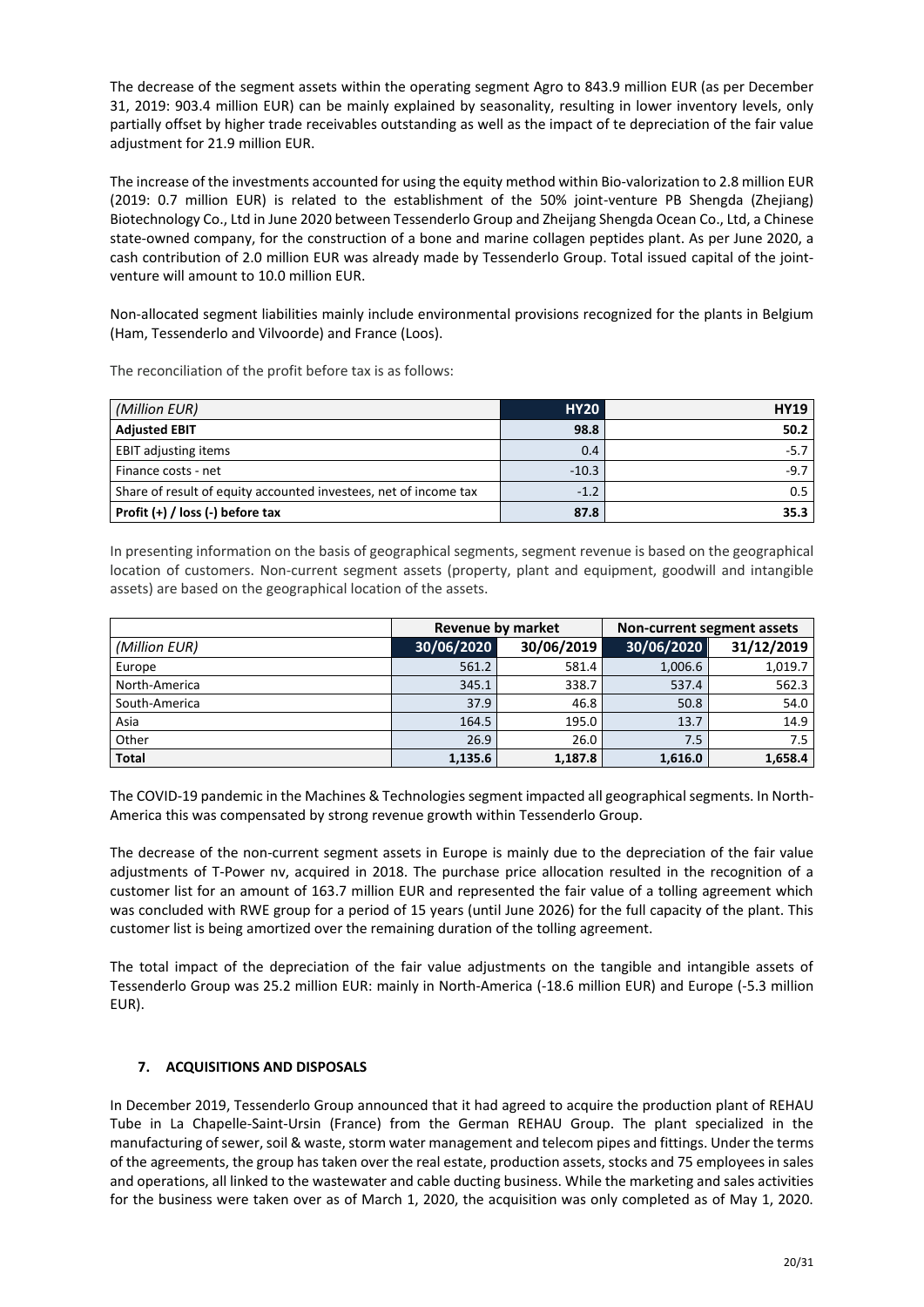Tessenderlo Group is integrating the REHAU Tube business within the DYKA Group activity (operating segment Industrial Solutions). The group obtained 100% control over these activities through a new created company DYKA Tube SAS. The purchase consideration paid in cash amounted to -5.7 million EUR, while the transactionrelated costs were insignificant. In accordance with IFRS 3 *Business combinations,* the acquired assets and liabilities assumed at acquisition date have been measured at their fair value, which resulted in a bargain purchase gain for an amount of 2.7 million EUR, recognized as EBIT adjusting item as per June 30, 2020 (note 8 – *EBIT adjusting items*). The bargain purchase allowed REHAU Group to cease all its activities in La Chapelle-Saint-Ursin (France) and to revoke from part of its social obligations in accordance to French legislation ("Plan de sauvegarde de l'emploi"). The table below summarizes the impact of the acquisition on the financial position of the group.

| <b>Acquisitions through business combinations</b> |                                  |                                  |                                        |  |  |  |  |
|---------------------------------------------------|----------------------------------|----------------------------------|----------------------------------------|--|--|--|--|
| (Million EUR)                                     | Consideration<br>paid/(received) | <b>Fair value</b><br>adjustments | Recognized<br>values on<br>acquisition |  |  |  |  |
| Non-current assets                                | 1.3                              | 3.3                              | 4.5                                    |  |  |  |  |
| Current assets                                    | 5.6                              | 0.4                              | 6.0                                    |  |  |  |  |
| Non-current liabilities                           | $-0.5$                           | $-0.9$                           | $-1.5$                                 |  |  |  |  |
| <b>Current liabilities</b>                        | $-0.7$                           |                                  | $-0.7$                                 |  |  |  |  |
| Net assets                                        | 5.7                              | 2.7                              | 8.4                                    |  |  |  |  |
| Net cash outflow                                  |                                  |                                  | $-5.7$                                 |  |  |  |  |
| Gain from a bargain purchase                      |                                  |                                  | 2.7                                    |  |  |  |  |

If new information, obtained within one year to the acquisition, about facts and circumstances that existed at the date of acquisition, identifies adjustments to above amounts, the acquisition accounting will be revised.

The contribution to the group's HY20 revenue and result is not significant. If the acquisition had occurred on January 1, 2020, management estimates that the contribution to the group's HY20 revenue and result would have been insignificant as well.

## **Disposals**

The subsidiary Tessenderlo Trading (Shanghai) Co. Ltd., a Chinese trading company within the operating segment Industrials Solutions, was disposed during the first half of 2020, leading to an insignificant result. The yearly contribution of this activity to the group's results was also not significant.

The **assets held for sale** at June 30, 2020, include the remaining assets (land & buildings and inventory) of Burcklé for 0.6 million EUR. Per December 31, 2019, next to the Burcklé assets (value of 0.8 million EUR) this also included the head-office in Phoenix (3.3 million EUR), which was sold in HY 2020 (see note 8 – *EBIT adjusting items*).

## <span id="page-20-0"></span>**8. EBIT ADJUSTING ITEMS**

The EBIT adjusting items amount to 0.4 million EUR and include:

- The gain on disposal of the former Kerley headquarters building in Phoenix (Arizona, United States). The proceeds of the sale amounted to 4.7 million EUR, while its remaining carrying amount after fair value adjustment was 3.3 million EUR.
- The recognition of the bargain purchase gain  $(+2.7$  million EUR) following the acquisition of the activities of REHAU Tube in La Chapelle-Saint-Ursin (France) (note 7 – *Acquisitions and disposals*).
- Flooding from storm Dennis in Treforest (United Kingdom) in February 2020 resulted in the write-off of inventories and damaged equipment, as well as related clean-up expenses (for a total amount -2.0 million EUR). No asset has been recognized as the expected insurance reimbursement is not yet confirmed. However, based on the current available information, the net financial impact of this event is expected to be insignificant.
- The impact and revaluation of an electricity purchase agreement, for which the own-use exemption under IAS 39 is not applicable anymore.
- Several other individually less significant items (including changes to existing provisions, impairment losses to assets which will not be used anymore following changes in market conditions, and adjustments to restructuring programs).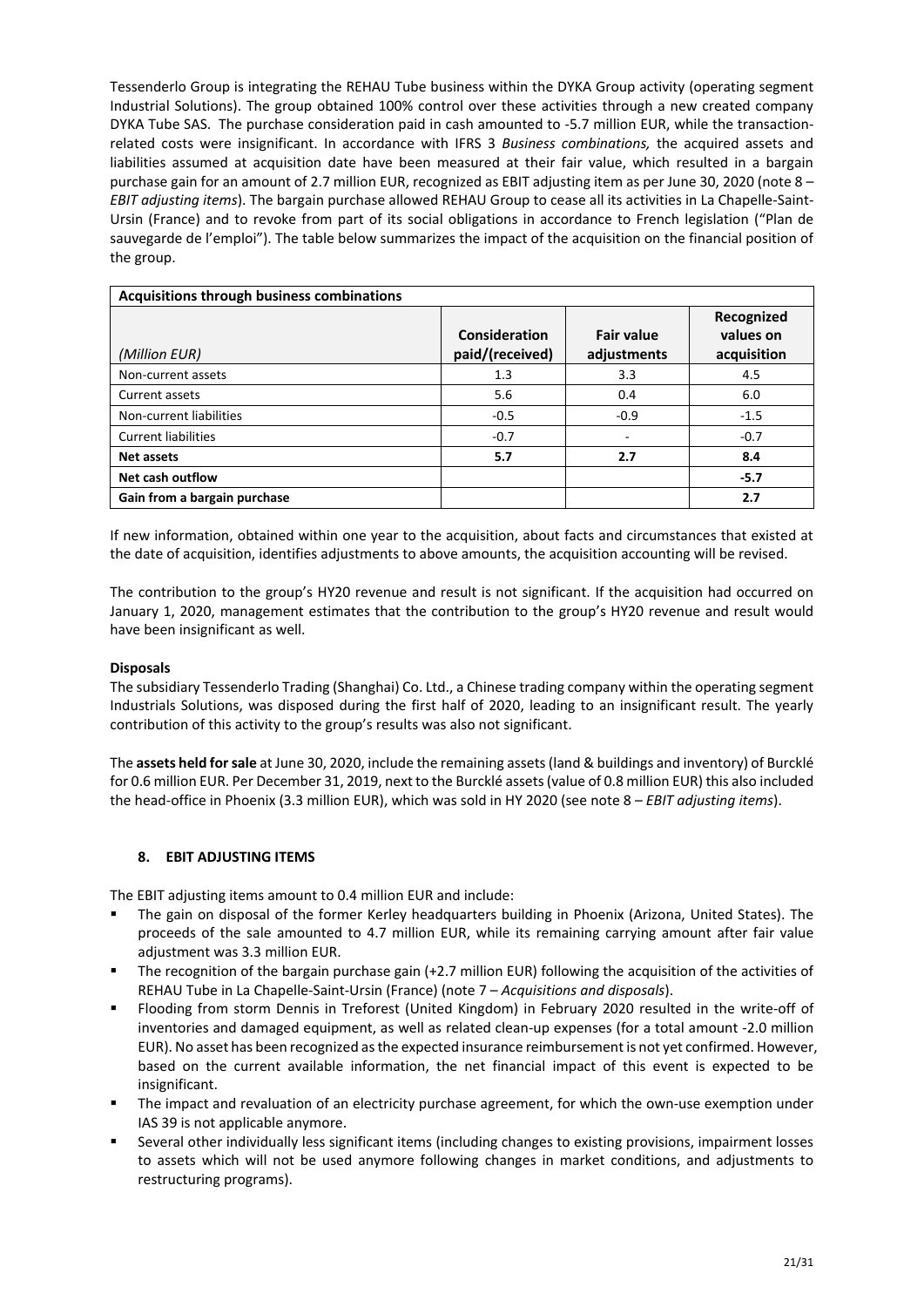## <span id="page-21-0"></span>**9. FINANCE COSTS AND INCOME**

Net finance costs and income amount to -10.3 million EUR as per June 30, 2020, compared to -9.7 million EUR as per June 30, 2019, and mainly include:

- Borrowing costs for -4.9 million EUR, including the accrued interest charges on the bonds issued in 2015 with a maturity of 7 years and 10 years, the interest expenses on the term loan facility of T-Power nv, and the interest expenses on lease liabilities (in accordance with IFRS 16 *Leases*).
- Net foreign exchange gains and losses (including revaluation to fair value and realization of derivative financial instruments) for -6.8 million EUR, mainly explained by unrealized foreign exchange gains and losses on intercompany loans and cash and cash equivalents (mainly in USD and GBP), which are not hedged.
- The depreciation of the fair value adjustment on the bonds for +1.3 million EUR.

# <span id="page-21-1"></span>**10. INCOME TAX EXPENSE**

Income taxes amounted to -15.2 million EUR in the first half of 2020, compared with -9.0 million EUR in tax charges in the same period last year and mainly relates to the operations in the United States.

The income taxes paid in HY20 amount to -17.3 million EUR (HY19: -22.2 million EUR), while the income tax receivable, mainly in the United States and Belgium, decreased from 15.4 million EUR as per December 31, 2019, to 7.9 million EUR as per June 30, 2020.

Deferred tax assets on fiscal losses carried forward are recognized for 24.5 million EUR (December 2019: 21.7 million EUR). These are mainly recognized on Tessenderlo Group nv for an amount of 15.7 million EUR (December 2019: 14.1 million EUR). The other deferred tax assets on fiscal losses carried forward recognized amount to 8.8 million EUR (December 2019: 7.6 million EUR). As per June 2020, total tax losses and tax credits carried forward in Tesssenderlo Group nv amount to approximately 152 million EUR, while these amount to approximately 62 million EUR in France.

The decrease in deferred taks liabilities is the result of the depreciation of the fair value adjustments since the initial consolidation of Tessenderlo Group.

## <span id="page-21-2"></span>**11. SEASONALITY OF OPERATIONS**

Picanol Group demonstrates a limited seasonality pattern at group level for revenue and operating profitability level as expressed by Adjusted EBITDA. The degree of seasonality at group level is primarily determined by selling to customers in several end markets, including food, pet food, construction, agriculture and water treatment. Two important end markets which demonstrate seasonal characteristics are construction and agriculture. The group sells into the construction markets through its operating segment Industrial Solutions in several countries in the northern hemisphere, which are typically impacted by winter weather conditions in the first and fourth quarter. Agriculture related sales made in the operating segment Agro are influenced by the planting seasons, especially the spring planting season. Most of the sales of Crop Vitality – being part of the Agro operating segment – are in the United States, and this normally leads to higher sales and operating profitability in the first half of the year. Agro is the largest contributor to the group operating profitability, which explains why group operating profitability is typically higher in the first half year.

## <span id="page-21-3"></span>**12. PROPERTY, PLANT AND EQUIPMENT AND INTANGIBLE ASSETS**

For the six month period ended June 30, 2020, the group's capital expenditure amounted to 46.0 million EUR (HY19: 50.2 million EUR). The investments in tangible fixed assets and intangible assets per operating segment are explained in note 6 – *Segment reporting*.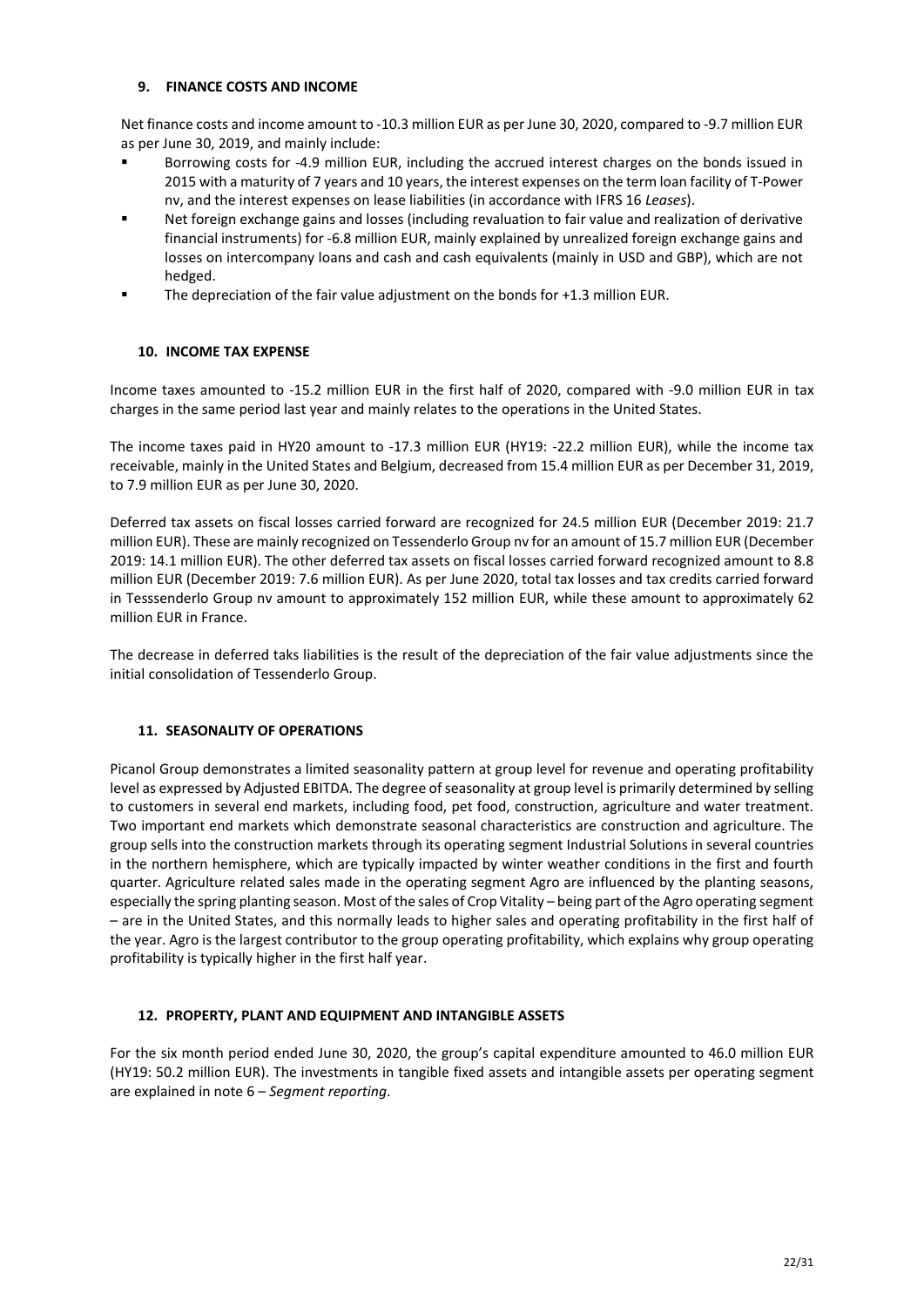The majority of the capital expenditure relates to:

- Investments in the expansion and modernization of the production capacity in Ieper (operating segment Machines & Technologies);
- Investments in the valuation of gelatin side streams and in the optimization of the valorization of animal by-products (operating segment Bio-valorization);
- Investments in additional storage capacity within the operating segments Industrial Solutions and Agro;
- Advance payments and capital expenditures made, for equipment replacements and plant upgrades, which are planned to occur during major overhauls in the near future (within the operating segments T-Power and Agro);
- The replacement of equipment and vehicles, which were previously leased, through acquisition.

## <span id="page-22-0"></span>**13. WORKING CAPITAL**

| <b>Working capital</b>              |            |            |            |
|-------------------------------------|------------|------------|------------|
| (Million EUR)                       | 30/06/2020 | 31/12/2019 | 30/06/2019 |
| Inventories                         | 352.9      | 380.3      | 331.8      |
| Current trade and other receivables | 381.3      | 364.7      | 398.2      |
| Current trade and other payables    | $-329.9$   | $-348.1$   | $-348.0$   |
| <b>Working capital</b>              | 404.3      | 396.9      | 382.0      |

The working capital increased from 382.0 million EUR as per June 30, 2019, to 404.3 million EUR as per June 30, 2020. This evolution can be mainly explained by higher inventory levels within Machines & Technologies, Biovalorization and Industrial Solutions (following the acquisition of REHAU Tube, see also note 7 – *Acquisitions and disposals*). The decrease of current trade and other receivables and current trade and other payables is mainly due to the timing of sales and supplier payments.

The group expects to recover or settle the inventory, available as per June 30, 2020, within the next twelve months, except for the inventory of non-strategic spare parts (17.3 million EUR as per June 30, 2020, compared to 17.2 million EUR as per December 31, 2019). These parts will be used whenever deemed necessary.

## <span id="page-22-1"></span>**14. CASH AND CASH EQUIVALENTS**

Cash and cash equivalents amount to 320.0 million EUR as per June 30, 2019 (compared to 290.3 million EUR as per 31/12/2019). These include amounts in USD equaling 53.9 million EUR (compared to 18.6 million EUR on December 31, 2019). 57 million USD was sold and converted into EUR during the first half of 2020 at an exchange rate of 1.0802. In July 2020, another 35 million USD was converted into EUR at an exchange rate of 1.15895.

## <span id="page-22-2"></span>**15. EARNINGS PER SHARE**

## **Basic earnings per share**

|                                                                                       | <b>HY20</b> | <b>HY19</b> |
|---------------------------------------------------------------------------------------|-------------|-------------|
| Adjusted weighted average number of ordinary shares at June 30                        | 17,700,000  | 17,700,000  |
| Profit $(+)$ / loss $(-)$ attributable to equity holders of the company (million EUR) | 36.6        | 20.7        |
| Basic earnings per share (in EUR)                                                     | 2.1         | 1.7         |

## **Diluted earnings per share**

The diluted earnings per share of Picanol Group is equal to the basic earnings per share, both for HY20 and for HY19.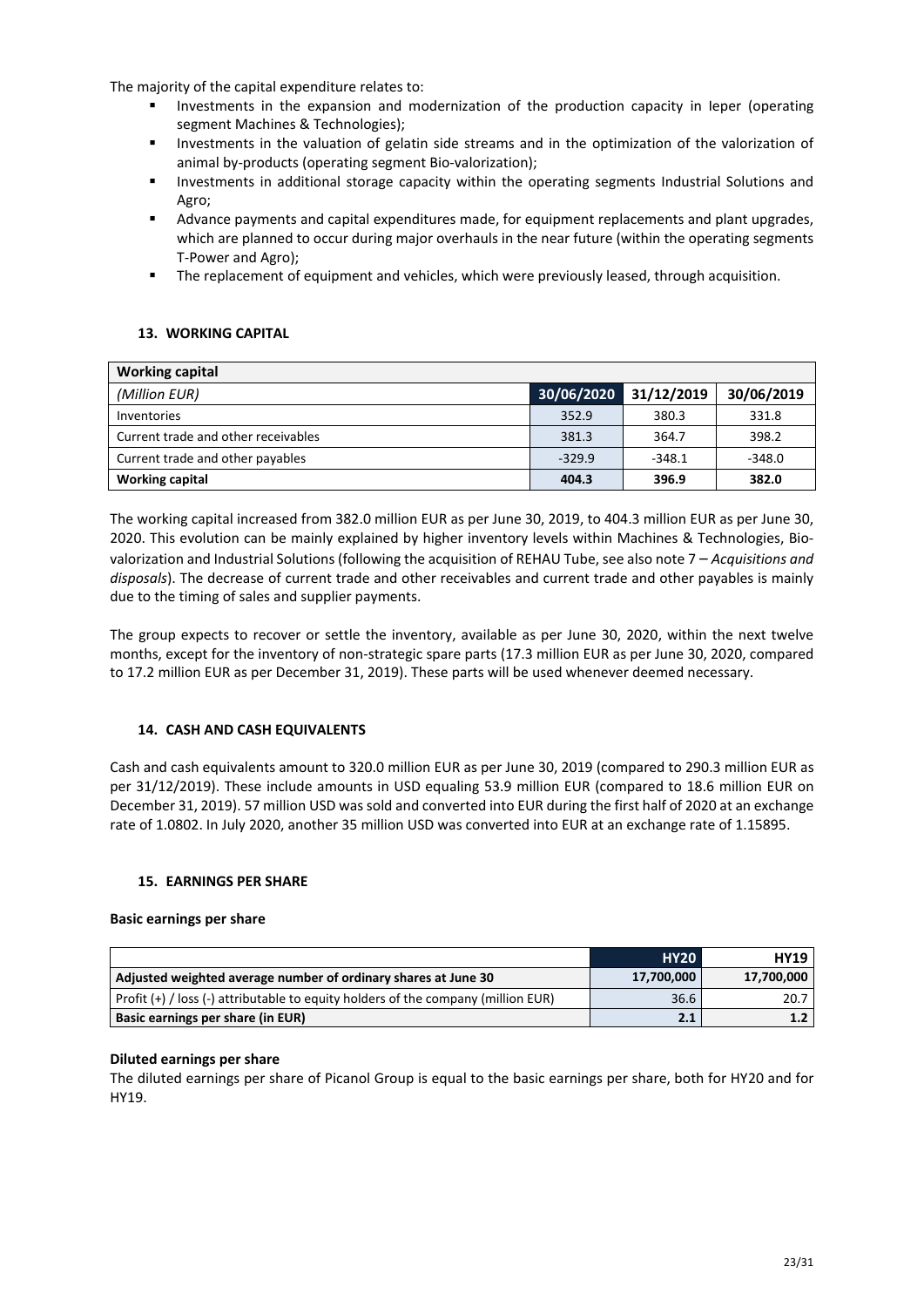## <span id="page-23-0"></span>**16. LOANS AND BORROWINGS**

| (Million EUR)                     | 30/06/2020 | 31/12/2019 |
|-----------------------------------|------------|------------|
|                                   |            |            |
| Non-current loans and borrowings  | 408.5      | 426.3      |
| Current loans and borrowings      | 73.3       | 98.9       |
| <b>Total loans and borrowings</b> | 481.8      | 525.3      |
| Cash and cash equivalents         | $-320.0$   | $-290.3$   |
| <b>Bank overdrafts</b>            | 0.1        | 0.1        |
| <b>Net loans and borrowings</b>   | 161.9      | 235.1      |

As per June 30, 2020, the group net financial debt stood at 161.9 million EUR (implying a leverage of 0.5x), compared to 235.1 million EUR by the end of 2019.

The non-current loans and borrowings include two series of bonds, issued in July 2015, with a maturity of 7 years (the "2022 bonds") and 10 years (the "2025 bonds"), both with a fixed rate of 2.875% and 3.375% respectively. These bonds do not contain any covenants.

The T-Power term loan facility agreement amounts to 154.4 million EUR as per June 30, 2020 (December 31, 2019: 167.3 million EUR). The T-Power nv assets and shares are serving as guarantee for the loan. The term loan credit facility contains a covenant stating a minimum required debt service cover ratio (based on the last 12 months cash flow available for debt service). This covenant has been complied with as per June 30, 2020.

The lease liability, in accordance with IFRS 16 *Leases*, amounts to 62.1 million EUR (December 31, 2019: 67.6 million EUR), of which 41.7 million EUR is included in non-current and 20.4 million EUR in current loans and borrowings.

Tessenderlo Kerley, Inc. has a loan outstanding of 7.0 million EUR, of which 0.9 million EUR is included in current loans and borrowings. The financed Phoenix headquarters building (Arizona, United States) is serving as guarantee for the loan.

The group has access to a Belgian commercial paper program of 200.0 million EUR of which 26.0 million EUR was used at the end of June 2020 and is included in current loans and borrowings (December 31, 2019: 39.0 million EUR). These are issued by Tessenderlo Group nv.

There were no withdrawals as per June 30, 2020, on the 5 year committed bi-lateral credit lines, which have been renewed for 5 years in December 2019. The amount of the committed credit lines amounts to 142.5 million EUR (of which part can be drawn in USD).

## <span id="page-23-1"></span>**17. EMPLOYEE BENEFITS**

The application of IAS 19 *Employee benefits* as per June 30, 2020 led to a decrease of equity, before tax, by -7.6 million EUR and is mainly the result of a decrease of the rate used to discount the obligations (weighted average discount rate of 0.6% - 0.8% as perJune 30, 2020 compared to 1.0% at year-end 2019) and a lower than estimated return on the Belgian plan assets. The defined benefit liability recognized in the statement of financial position increased to 61.2 million EUR per June 30, 2020 (54.3 million EUR as per December 31, 2019), while no longer a UK net pension asset is recognized (2.3 million EUR as per December 31, 2019).

## <span id="page-23-2"></span>**18. DERIVATIVE FINANCIAL INSTRUMENTS**

The following table shows the carrying amounts of derivative financial instruments measured at fair value in the statement of financial position including their levels in the fair value hierarchy: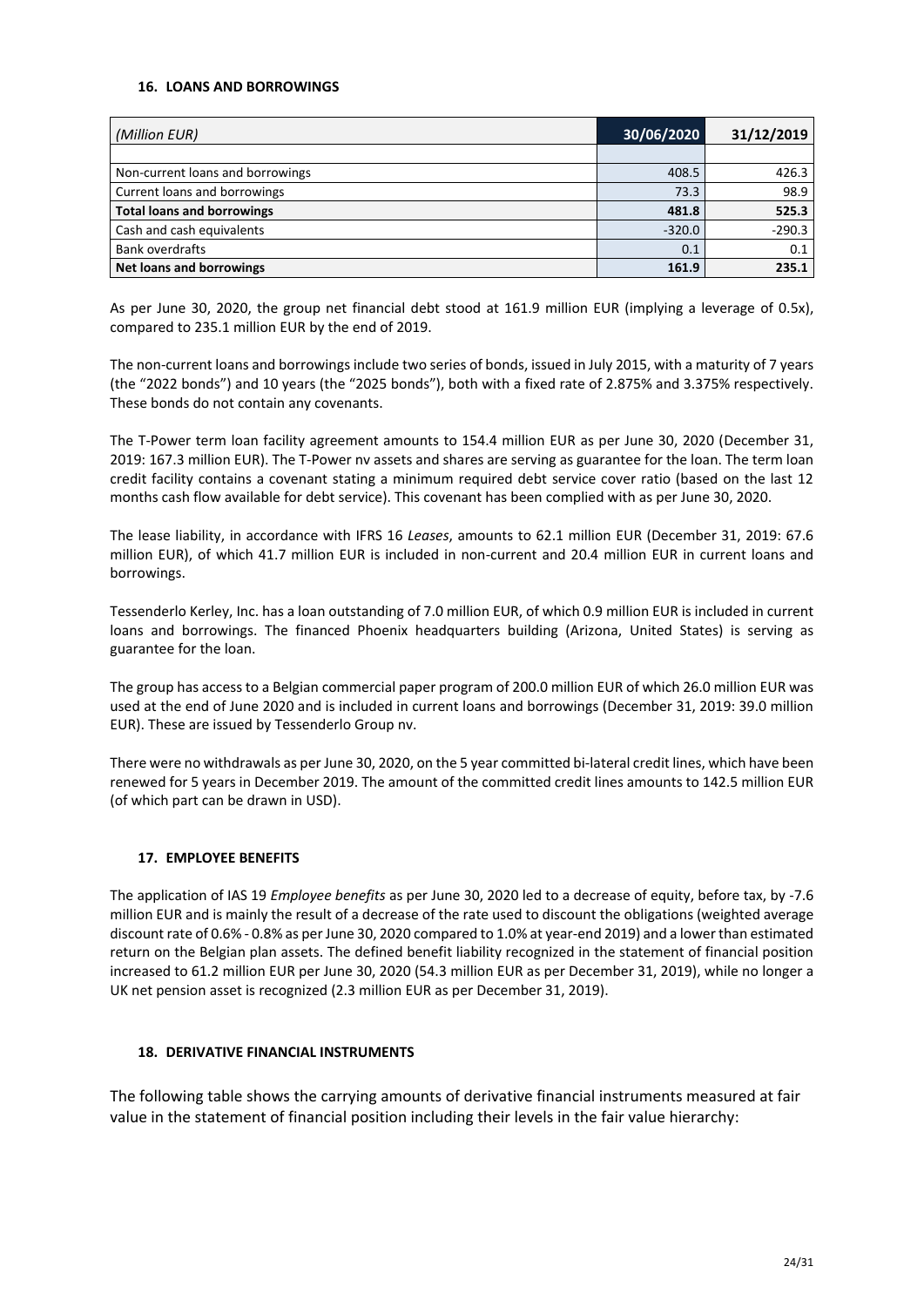|                               |                          | June 30, 2020             |                               |                                |                          |         |                          |         |  |
|-------------------------------|--------------------------|---------------------------|-------------------------------|--------------------------------|--------------------------|---------|--------------------------|---------|--|
| (Million EUR)                 |                          |                           | Carrying amount balance sheet |                                | Fair value hierarchy     |         |                          |         |  |
|                               | Current<br>assets        | Non-<br>current<br>assets | Current<br>liabilities        | Non-<br>current<br>liabilities | Level 1                  | Level 2 | Level 3                  | Total   |  |
| Foreign currency swaps        | 0.0                      | $\overline{\phantom{a}}$  | $-0.0$                        |                                |                          | 0.0     | $\overline{\phantom{a}}$ | 0.0     |  |
| Interest rate swaps           | $\overline{\phantom{0}}$ | $\overline{\phantom{a}}$  | $-7.2$                        | $-17.3$                        |                          | $-24.4$ | $\blacksquare$           | $-24.4$ |  |
| Electricity forward contracts | $\overline{\phantom{a}}$ | $\overline{\phantom{a}}$  | $-5.0$                        | $-11.1$                        | $\overline{\phantom{a}}$ | $-0.1$  | $-15.9$                  | $-16.1$ |  |
| Total                         | 0.0                      | ٠                         | $-12.2$                       | $-28.3$                        | $\overline{\phantom{0}}$ | $-24.5$ | $-15.9$                  | $-40.4$ |  |

|                               | December 31, 2019             |                           |                               |                                       |                             |         |         |         |
|-------------------------------|-------------------------------|---------------------------|-------------------------------|---------------------------------------|-----------------------------|---------|---------|---------|
| (Million EUR)                 | Carrying amount balance sheet |                           |                               |                                       | <b>Fair value hierarchy</b> |         |         |         |
|                               | Current<br>assets             | Non-<br>current<br>assets | Current<br><b>liabilities</b> | Non-<br>current<br><b>liabilities</b> | Level 1                     | Level 2 | Level 3 | Total   |
| Foreign currency swaps        | 0.0                           |                           | $-0.0$                        |                                       | $\overline{a}$              | $-0.0$  |         | $-0.0$  |
| Interest rate swaps           | $\overline{\phantom{a}}$      |                           | $-7.7$                        | $-20.0$                               |                             | $-27.7$ | ÷       | $-27.7$ |
| Electricity forward contracts | $\overline{\phantom{a}}$      |                           | $-5.0$                        | $-11.5$                               | $\overline{\phantom{a}}$    |         | $-16.5$ | $-16.5$ |
| <b>Total</b>                  | 0.0                           |                           | $-12.7$                       | $-31.5$                               | $\overline{\phantom{0}}$    | $-27.7$ | $-16.5$ | $-44.2$ |

The derivative financial instruments as per June 30, 2020, mainly relate to:

- the interest rate swaps of T-Power nv for an amount of -24.4 million EUR (December 31, 2019: -27.7 million EUR);
- an electricity forward contract, with maturity date in June 2026, for an amount of -15.9 million EUR (December 31, 2019: -16.5 million EUR).

The decrease of the fair value of the interest rate swaps is mainly related to the half yearly payments for forward rate agreements reaching their maturity date. The settlement of the agreements resulted in a cash out of -4.0 million EUR as per June 30, 2020, and is included in the line "interest paid" in the condensed consolidated statement of cash flows. The effective portion of the change in fair value is recognized in the hedging reserves (other comprehensive income).

The fair value of the electricity forward contract is calculated as per June 30, 2020, based on a valuation model, leading to a net fair value of -15.9 million EUR compared to a net fair value of -16.5 million EUR as per December 31, 2019. Because of significant unobservable inputs, a level 3 fair value measurement is applied for the fair value measurement of the electricity purchase agreement ('PPA' – *Purchase Power Agreement*), for which the ownuse exemption under IFRS 9 is not applicable anymore. The value of the contract is depending on the future difference between market electricity prices and the generation cost based on market gas prices (the "sparkspread"), and on the effect of the hourly pricing optimization as foreseen in the contract. If the 2023 key assumptions would also have been applied for the remaining period till June 2026, a period for which no market data is available, the fair value of the contract (2020-June 2026) would have amounted to -33.1 million EUR. We refer to the 2019 consolidated financial statements for more information on the fair value calculation of the electricity forward contract.

## <span id="page-24-0"></span>**19. NON-CONTROLLING INTEREST**

Tessenderlo Group became a subsidiary with a non-controlling interest on January 1,2019.

During the first half of 2020, Picanol, through its subsidiary Verbrugge nv, acquired 746,674 shares of Tessenderlo Group for a total value of 19.3 million EUR (at an average share price of 25.9 EUR). This resulted in a decrease of the non-controlling interest with 1.7% from 56.1% per December 31, 2019 to 54.4% per 30 June 2020.

In accordance with article 7:53 of the Belgian Code of Companies and Associations, Tessenderlo Group has introduced a loyalty voting right for each fully paid-up share that has continuously been registered in the share register on the name of the same shareholder for at least two years. In its last transparency notification in July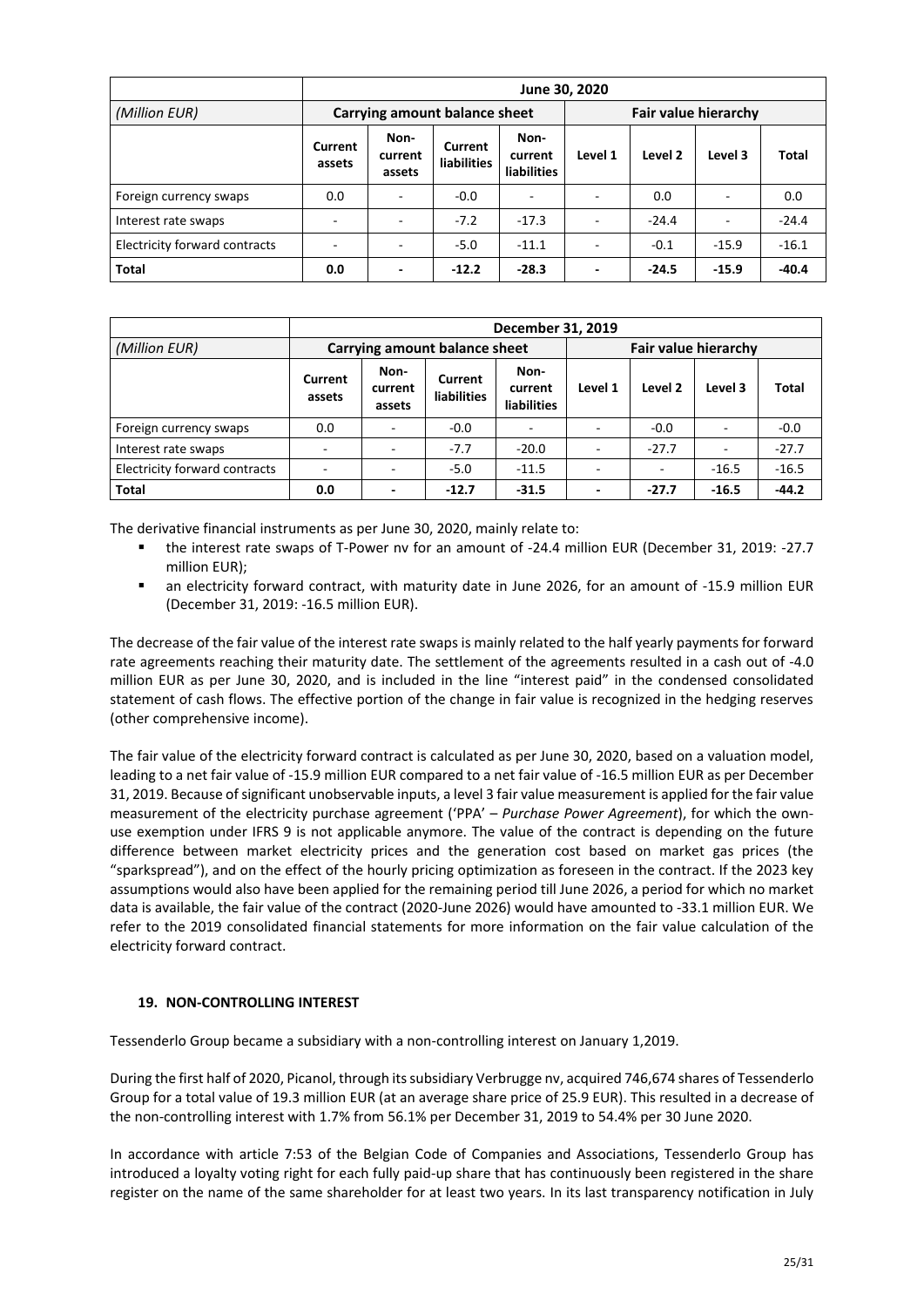2020, Verbrugge nv and Symphony Mills nv announced that they jointly owned 65.2% of the voting rights of Tessenderlo Group.

There are no restrictions on dividend distribution for example from specific debt covenants imposed on Tessenderlo Group.

|                      |           | Non-controlling interest percentage |            |  |
|----------------------|-----------|-------------------------------------|------------|--|
|                      | Country   | 30/06/2020                          | 31/12/2019 |  |
| Tessenderlo Group ny | <b>BE</b> | 54.4%                               | 56.1%      |  |

Summary financial information of subsidiaries with a non-controlling interest at 100% as per June 30, 2020:

|                                | As reported | <b>Fair value</b> | After fair value |  |
|--------------------------------|-------------|-------------------|------------------|--|
| (Million EUR)                  |             | adjustments       | adjustment       |  |
| <b>FIXED ASSETS</b>            | 1,128.3     | 447.4             | 1,575.7          |  |
| Goodwill                       | 34.5        | $-34.5$           | 0.0              |  |
| Intangible assets              | 151.2       | 353.9             | 505.0            |  |
| Tangible fixed assets          | 867.6       | 128.0             | 995.6            |  |
| Other fixed assets             | 75.0        | 0.0               | 75.0             |  |
| <b>CURRENT ASSETS</b>          | 826.4       | 0.0               | 826.4            |  |
| <b>Inventories</b>             | 283.0       | 0.0               | 283.0            |  |
| Other current assets           | 543.4       | 0.0               | 543.4            |  |
| <b>NON CURRENT LIABILITIES</b> | 713.3       | 115.5             | 828.8            |  |
| Deferred tax liabilities       | 73.1        | 107.9             | 181.0            |  |
| Loans and borrowings           | 399.0       | 7.6               | 406.6            |  |
| Other liabilities > 1 year     | 241.2       | 0.0               | 241.2            |  |
| <b>CURRENT LIABILITIES</b>     | 341.4       | 0.0               | 341.4            |  |
| <b>Net assets</b>              | 900.1       | 331.9             | 1,231.9          |  |
| Non-controlling interest %     |             |                   | 54.4%            |  |
| Non-controlling interest       |             |                   | 670.0            |  |

For more information on the financial statements of Tessenderlo Group, we refer to the annual report which is published on the website[: www.tessenderlo.com.](http://www.tessenderlo.com/)

## <span id="page-25-0"></span>**20. CONTINGENCIES**

The group is confronted with a number of claims or potential claims and disputes, which are a consequence of the daily operational activities. To the extent such claims and disputes are such that it is probable that an outflow of resources embodying economic benefits will be required to settle the obligation and when a reliable estimate can be made of the amount of the obligation, suitable provisions have been made.

It is the group's policy to recognize environmental provisions in the balance sheet, when the group has a present obligation (legal or constructive) as a result of a past event, when it is probable that an outflow of resources embodying economic benefits will be required to settle the obligation and when a reliable estimate can be made of the amount of the obligation.

These provisions are reviewed periodically and adjusted, if necessary, as assessments and work proceeds and additional information becomes available. Environmental liabilities can change substantially due to the emergence of additional information on the nature or extent of the contamination, a change in legislation or other factors of a similar nature.

While it is not feasible to predict the outcome of all pending environmental exposures, it cannot be excluded that there will be a need for future provisions for environmental costs which, in management's opinion, based on information currently available, would not have a material effect on the group's financial position, but could be material to the group's results in any one accounting period.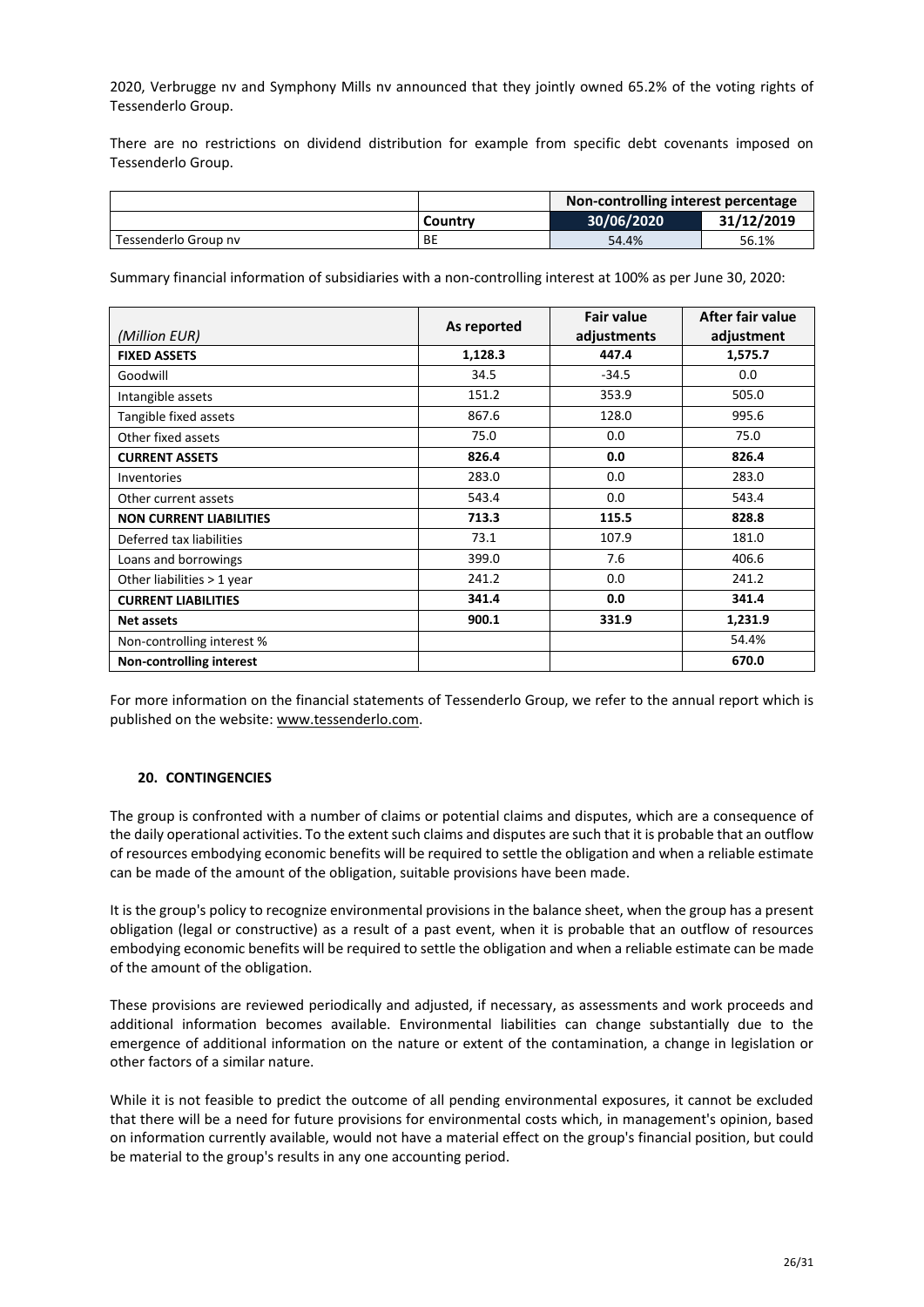Acquisition, investment and joint-venture agreements as well as divestments may contain habitual provisions leading to price adjustments. In addition, for divestments, proper consideration has been given to provisions for possible indemnifications payable to the acquirer, if any, including matters in the area of health, environment, tax, product liability, restructuring, competition, pensions and share incentives. Based on information currently available, the possibility of any significant cash outflow is considered to be remote.

The group has been allocated emission allowances for the period 2013-2020, that are yearly granted free of charge to cover operational emissions for products exposed to carbon leakage. Additional emission allowances will be purchased in case of any deficit. The amount of additional emission allowances expensed during the first semester of 2020 was insignificant. The surplus or deficit of emission allowances over the next years may vary, depending of several factors such as future production volumes, process optimization and energy efficiency improvements, however management expects that the impact of any surplus or deficit of emission allowances over the next years will not significantly impact the group's consolidated financial statements. The carrying amount of emission allowances included in intangible assets amounts to 4.7 million EUR as per June 30, 2020 (December 31, 2019: 2.9 million EUR).

## <span id="page-26-0"></span>**21. RELATED PARTIES**

Picanol Group has a related party relationship with its subsidiaries, joint-ventures, its main shareholder, directors and its Executive Committee. The Belgian pension fund "OFP Pensioenfonds", which covers the postemployment benefit obligation of the employees of Tessenderlo Group nv and Tessenderlo Chemie International nv, is also considered to be a related party.

The controlling shareholder of the Picanol Group is Mr. Luc Tack who holds 89.3% of the Picanol shares through Symphony Mills nv and Artela nv. In accordance with article 7:53 of the Belgian Code of Companies and Associations, the extraordinary meeting of shareholders of March 16, 2020 has decided to introduce a loyalty voting right for each fully paid-up share that has continuously been registered in the share register on the name of the same shareholder for at least two years. As per the last transparency notification, received on March 31, 2020, Artela nv and Symphony Mills nv were holding respectively 68.55% and 25.77% of the voting rights.

The group purchased and sold goods and services to related parties in which the group holds a 50% equity interest (investment in joint-ventures). Such transactions were conducted at terms comparable to transactions with third parties.

Premiums for an amount of 0.8 million EUR were paid to the Belgian pension fund, "OFP Pensioenfonds". Liabilities related to employee benefits schemes as per June 30, 2020, include 14.7 million EUR related to the "OFP Pensioenfonds" (December 31, 2019: 11.9 million EUR).

The following transactions have taken place with the joint-ventures, the controlling shareholder, the members of the Executive Committee and the Board of Directors:

## **Transactions with joint ventures:**

| Transactions with joint ventures (for the six month period ended June 30, except for balance sheet<br>comparatives at December 31) |      |      |  |
|------------------------------------------------------------------------------------------------------------------------------------|------|------|--|
| (Million EUR)                                                                                                                      | 2020 | 2019 |  |
|                                                                                                                                    |      |      |  |
| Transactions with joint-ventures - Sales                                                                                           | 0.2  | 0.3  |  |
| Transactions with joint-ventures - Purchases                                                                                       | 11.0 | 12.7 |  |
| Non-current assets                                                                                                                 | 9.8  | 10.5 |  |
| Current assets                                                                                                                     | 1.1  | 0.7  |  |
| <b>Current liabilities</b>                                                                                                         | 1.3  | 1.2  |  |

The non-current assets (9.8 million EUR) refer to a 11.0 million USD loan, given by Tessenderlo Kerley Inc. to the joint-venture Jupiter Sulphur LLC. The loan is interest bearing (3.0%). The loan was originally reimbursable to Tessenderlo Kerley Inc. in the period 2020-2023, however the reimbursement period is currently under review following the ongoing capital expenditure investments and related cash needs in Jupiter Sulphur LLC. Jupiter Sulphur LLC obtained the same amount from the other joint-venture partner. The granted loan is included in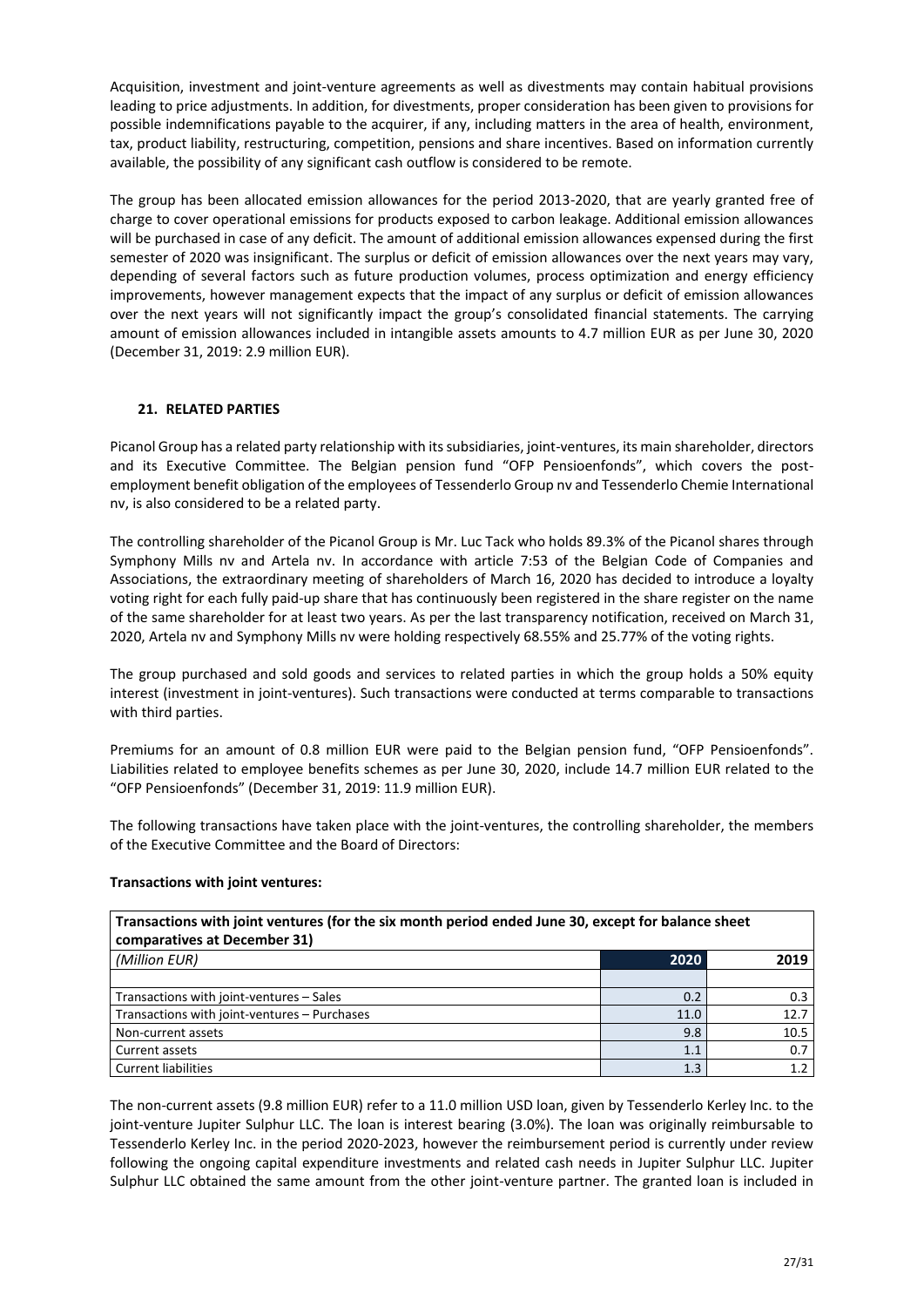'Other investments' in the group's consolidated statement of financial position. The related interest income is considered to be insignificant and is not eliminated.

There have been no dividends received from joint-ventures in the first half of 2020 and 2019.

Dividends received from other investments amounted to 0.1 million EUR as per June 30, 2020 (June 30, 2019: 0.1 million EUR).

## **Transactions with the controlling shareholder:**

The transactions with the controlling shareholder are commercial transactions related to the sales of weaving machines and spareparts to companies linked to the main shareholder. These transactions were not significant in the first half of 2020 and 2019.

## **Transactions with the members of the Executive Committee:**

The Executive Committee is composed by the CEO, Luc Tack, the Executive Directors (currently Stefaan Haspeslagh) as well as any other member appointed by the Board of Directors (no one at this stage), and did not change compared to last year.

| (Million EUR)                | <b>HY20</b> | <b>HY19</b> |
|------------------------------|-------------|-------------|
|                              |             |             |
| Short-term employee benefits | 1.5         |             |
| Post-employment benefits     | 0.0         | 0.0         |
| <b>Total</b>                 | 1.5         | 1.0         |

Short-term employee benefits include salaries and bonuses estimated for the period (both including social security contributions), car leases and other allowances where applicable. The post-employment benefits include the periodic pension costs of the pension plan, calculated by an actuary. There was no new issuance of warrants in HY20.

## **Transactions with the members of the Board of Directors:**

Compared to the disclosures made in the 2019 annual report, the fixed remuneration of the board members of Picanol nv was increased from 15,000 EUR to 17,500 EUR as a result of the inclusion of Tessenderlo Group in the consolidation of Picanol Group. The other remunerations (a fee of 2,000 EUR per meeting and an additional annual remuneration for the chairman of the board of 60,000 EUR) remain unchanged.

## <span id="page-27-0"></span>**22. SUBSEQUENT EVENTS**

No significant subsequent events occurred after the balance sheet date.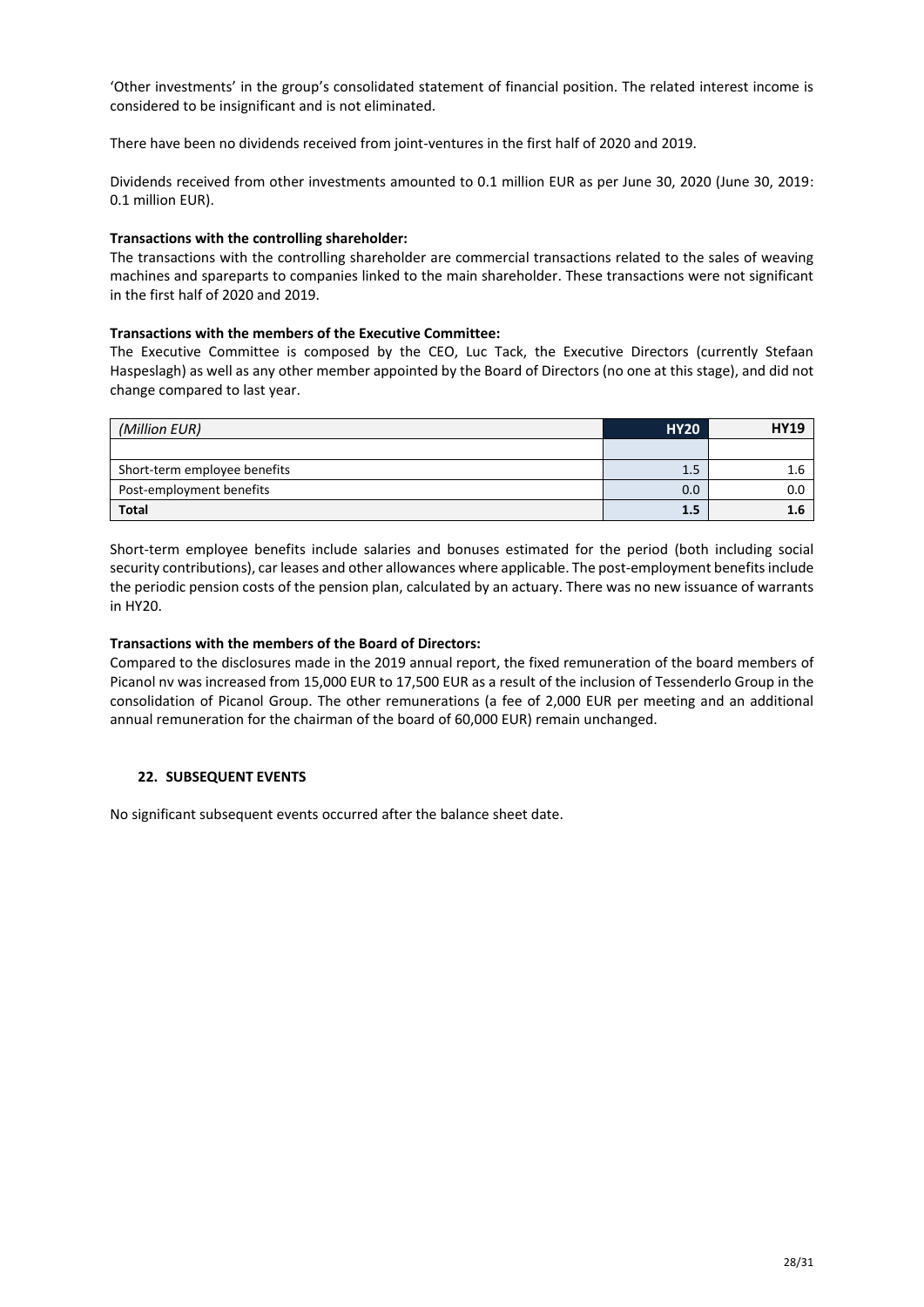# <span id="page-28-0"></span>**4. INDEPENDENT AUDITORS' REPORT ON THE REVIEW OF THE CONDENSED CONSOLIDATED INTERIM FINANCIAL STATEMENTS AS PER JUNE 30, 2020**

## **Statutory auditor's report to the board of directors of Picanol nv on the review of the condensed consolidated interim financial statements as at June 30, 2020 and for the six-month period then ended**

#### **Introduction**

We have reviewed the accompanying condensed consolidated statement of financial position of Picanol nv as at June 30, 2020, the condensed consolidated income statement, the condensed consolidated statement of comprehensive income, the condensed consolidated statement of changes in equity and the condensed consolidated statement of cash flows for the six-month period then ended, and notes to the condensed consolidated interim financial statements ("the condensed consolidated interim financial statements"). The board of directors is responsible for the preparation and presentation of the condensed consolidated interim financial statements in accordance with IAS 34, "*Interim Financial Reporting*" as adopted by the European Union. Our responsibility is to express a conclusion on these condensed consolidated interim financial statements based on our review.

#### **Scope of Review**

We conducted our review in accordance with the International Standard on Review Engagements 2410, "*Review of Interim Financial Information Performed by the Independent Auditor of the Entity*". A review of interim financial statements consists of making inquiries, primarily of persons responsible for financial and accounting matters, and applying analytical and other review procedures. A review is substantially less in scope than an audit conducted in accordance with International Standards on Auditing and consequently does not enable us to obtain assurance that we would become aware of all significant matters that might be identified in an audit. Accordingly, we do not express an audit opinion.

#### **Conclusion**

Based on our review, nothing has come to our attention that causes us to believe that the accompanying condensed consolidated interim financial statements as at June 30, 2020 and for the six-month period then ended is not prepared, in all material respects, in accordance with IAS 34, "*Interim Financial Reporting*" as adopted by the European Union.

Zaventem, August 26, 2020

KPMG Réviseurs d'Entreprises / Bedrijfsrevisoren Statutory Auditor represented by

Patrick De Schutter Réviseurs d'Entreprises / Bedrijfsrevisor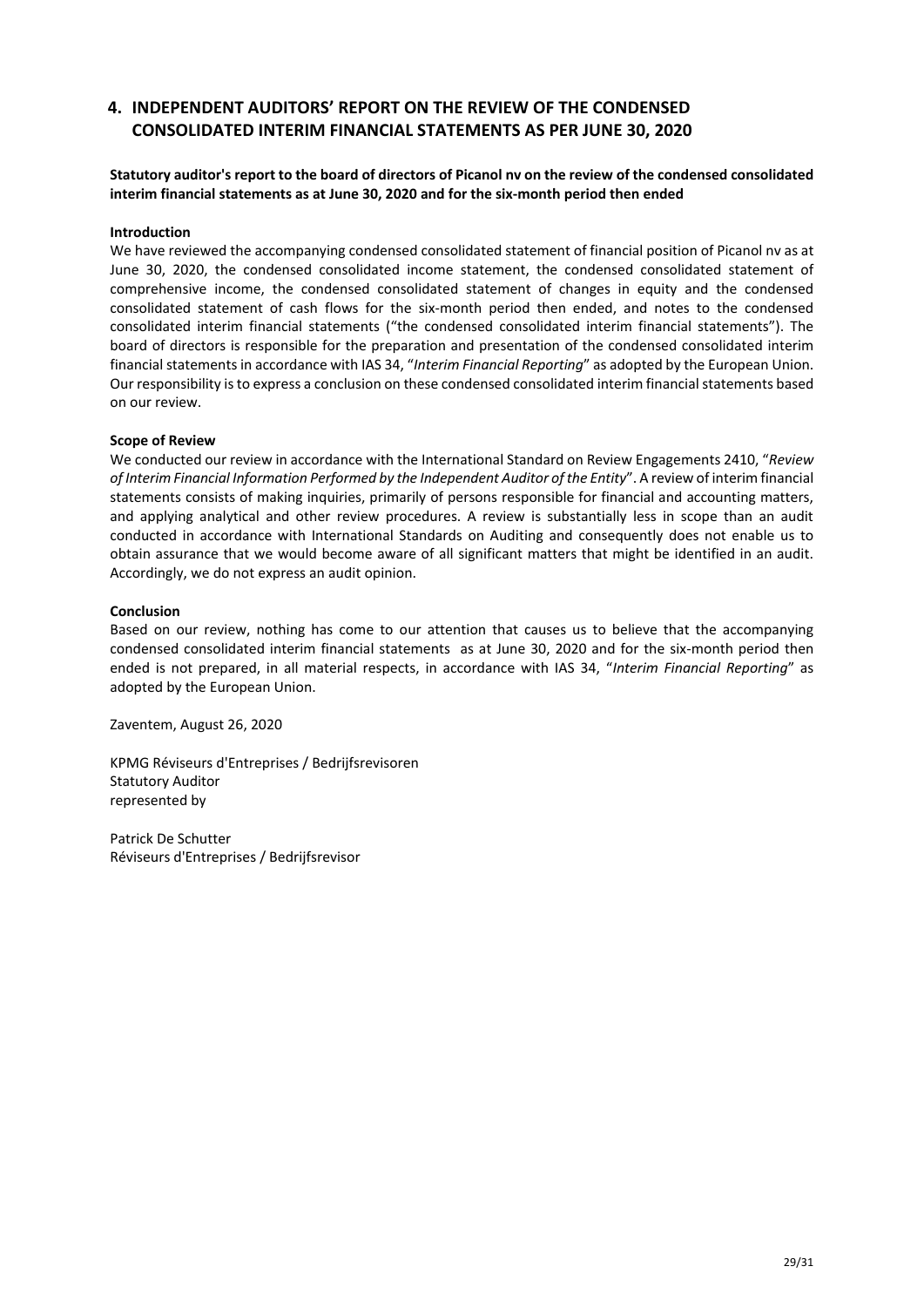## <span id="page-29-0"></span>**5. FINANCIAL GLOSSARY**

## **Adjusted EBIT**

Earnings before interests, taxes and EBIT adjusting items.

## **Adjusted EBITDA**

Earnings before interests, taxes and EBIT adjusting items plus depreciation and amortization.

## **Basic earnings per share (Basic EPS)**

Profit (+)/loss (-) for the period attributable to equity holders of the company divided by the weighted average number of ordinary shares outstanding during the period.

## **Capital expenditure**

Amount of money spent to upgrade, acquire or maintain property, plant and equipment (PP&E) and intangible assets.

## **Diluted earnings per share (Diluted EPS)**

Profit (+)/loss (-) for the period attributable to equity holders of the company divided by the fully diluted weighted average number of ordinary shares outstanding during the period.

#### **Diluted weighted average number of ordinary shares**

Weighted average number of ordinary shares, adjusted by the effect of warrants on issue.

## **EBIT**

Profit(+)/loss(-) from operations.

#### **EBIT adjusting items**

EBIT adjusting items are those items that in management's judgment need to be disclosed by virtue of their size or incidence. Such items are disclosed in the notes to the financial statements. Transactions which may be recognized as EBIT adjusting items are principally related to restructuring, impairment losses, provisions, gains or losses on significant disposals of assets or subsidiaries and the effect of the electricity purchase agreement.

#### **Leverage**

Net financial debt divided by Adjusted EBITDA over the last 12 months.

## **Net financial debt**

Non-current and current loans and borrowings minus cash and cash equivalents and bank overdrafts.

## **Weighted average number of ordinary shares**

Number of shares outstanding at the beginning of the period, adjusted by the number of shares cancelled, repurchased or issued during the period multiplied by a time-weighting factor.

## **Working capital**

The sum of inventories, current trade and other receivables minus current trade and other payables.